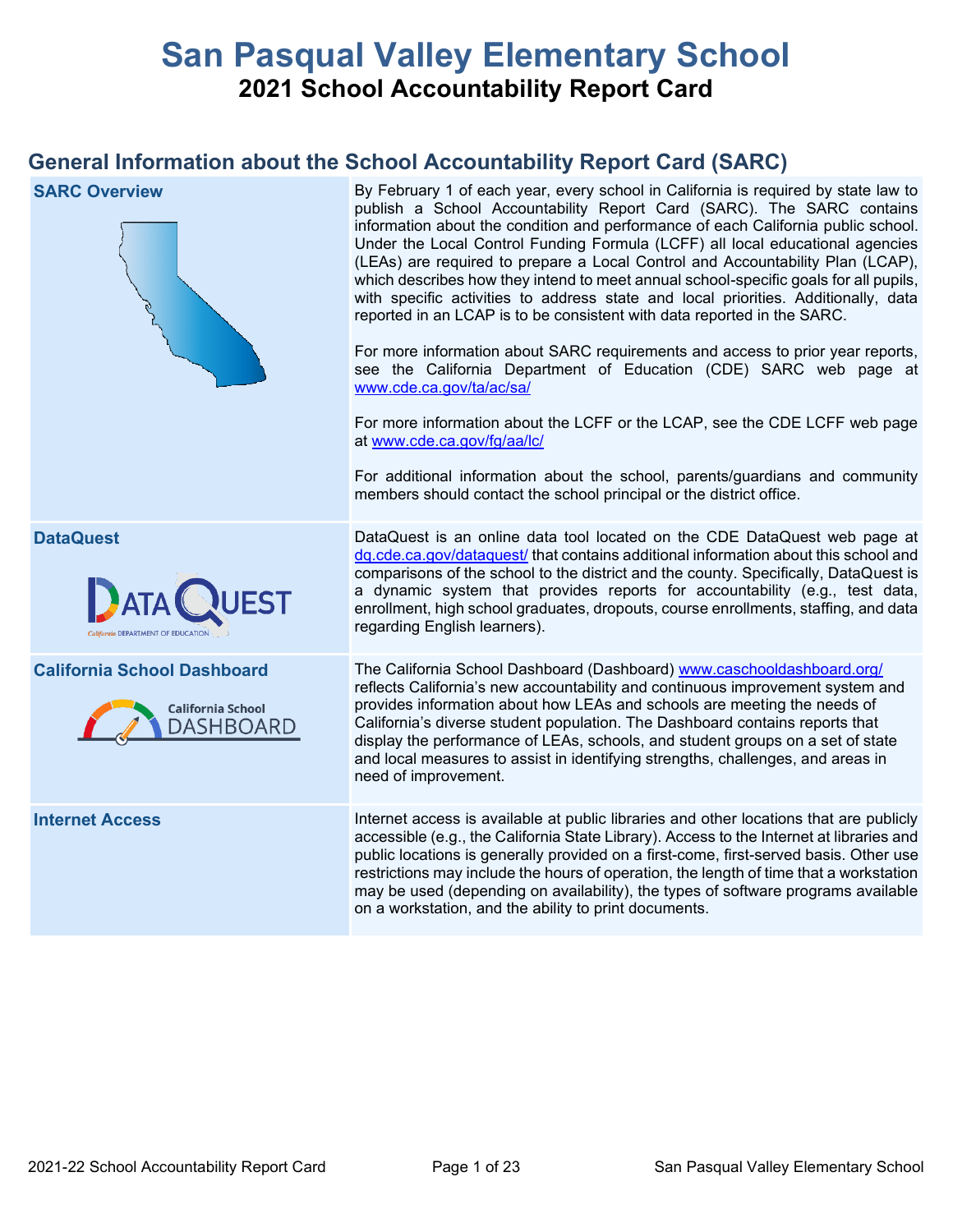### **2021-22 School Contact Information**

| <b>School Name</b>                       | San Pasqual Valley Elementary School |  |  |  |
|------------------------------------------|--------------------------------------|--|--|--|
| <b>Street</b>                            | Rt. 1, 676 Baseline Rd.              |  |  |  |
| City, State, Zip                         | Winterhaven, CA 92283-9801           |  |  |  |
| <b>Phone Number</b>                      | 760.572.0222                         |  |  |  |
| <b>Principal</b>                         | <b>Ruben Gonzalez</b>                |  |  |  |
| <b>Email Address</b>                     | rgonzalez@spvusd.org                 |  |  |  |
| <b>School Website</b>                    | www.spvusd.org                       |  |  |  |
| <b>County-District-School (CDS) Code</b> | 13632146008635                       |  |  |  |

| 2021-22 District Contact Information |                            |  |  |
|--------------------------------------|----------------------------|--|--|
| <b>District Name</b>                 | San Pasqual Valley Unified |  |  |
| <b>Phone Number</b>                  | 760.572.0222               |  |  |
| Superintendent                       | Dr. Katrina Leon           |  |  |
| <b>Email Address</b>                 | kleon@spvusd.org           |  |  |
| <b>District Website Address</b>      | www.spvusd.org             |  |  |

### **2021-22 School Overview**

### Principal's Message

Welcome to San Pasqual Valley Elementary School's School Accountability Report Card. The purpose of this report card is to afford you further insight into the quality education program we offer. The San Pasqual Elementary Teachers and Staff are committed to working together to provide a safe, positive, and supportive learning environment, where students receive a balanced education that addresses the whole child. We value your confidence in our work and look forward to forming strong partnerships with parents, guardians, and the community. Working together, we can all look forward to a wonderful school year with great success for all of our students.

### Vision

San Pasqual Valley Elementary Staff will provide a safe and nurturing learning environment in which our students will gain the skills necessary to be successful in their education, careers, and society.

### Mission

San Pasqual Valley Elementary School provides a safe and orderly environment where mutual respect is modeled and fostered. Individual academic needs are met and challenged through the implementation of a California Common Core Standards-based curriculum. Every student will be given the opportunity to master the state approved common core standards.

### Community & School Profile

San Pasqual Valley Unified School District is located in Imperial County near the Arizona border. It is near the town of Winterhaven, California near the Fort Yuma-Quechan Reservation; the home of the Quechan Tribe. The District is comprised of one elementary school, one middle school, one comprehensive high school, Bill Manes Alternative Education, and one Adult Education Program. The District educates approximately 610 students within its schools. The enrollment of the elementary school for the 2021-22 school year is 253 including the State Preschool Program. San Pasqual Valley Unified School District is committed to providing a quality education for all its students.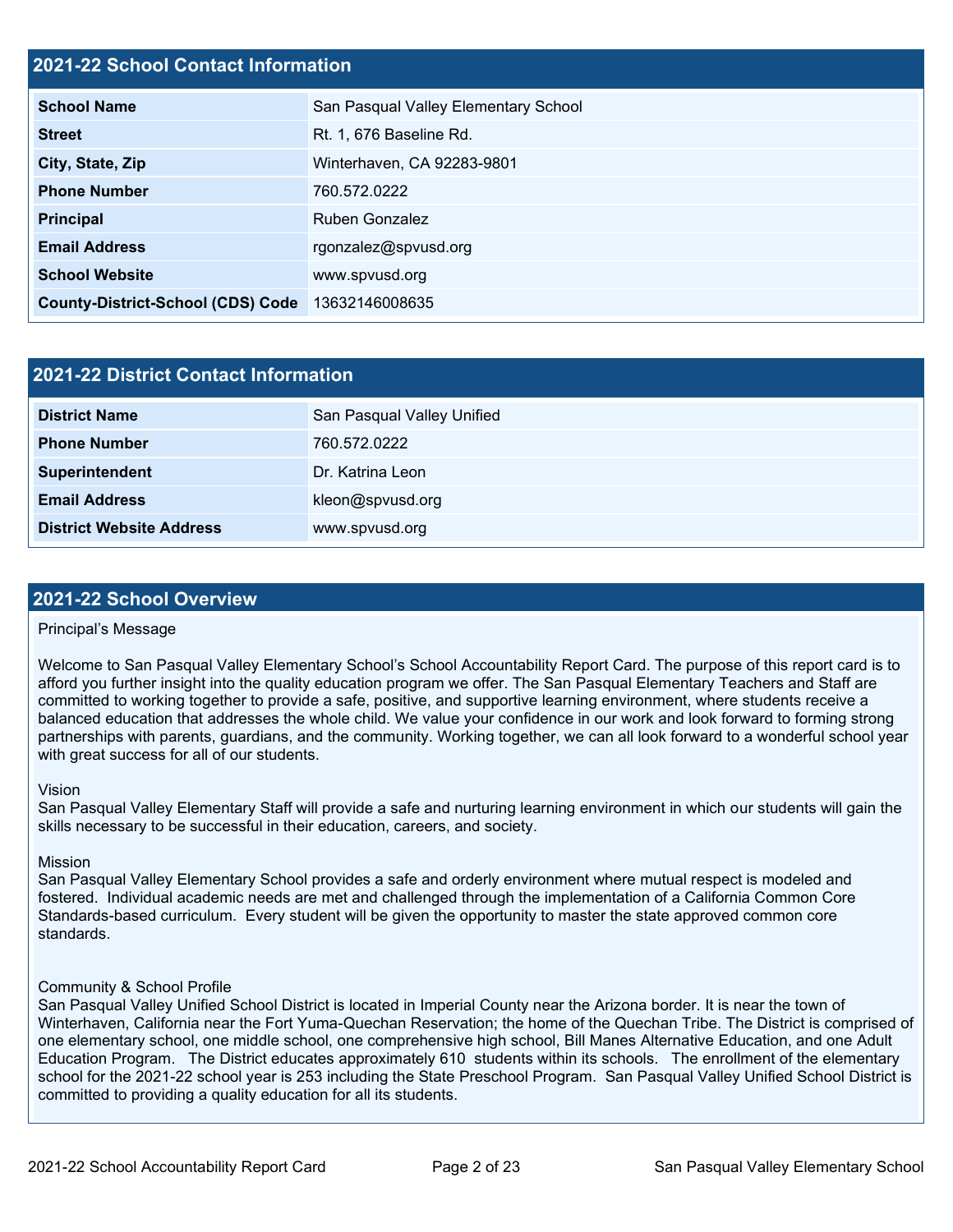### **2021-22 School Overview**

San Pasqual Valley Elementary school's student population is 51.4% Native American Indian, 42.0% Hispanic, 2.3% Caucasian, 01.0% African American, and 3.3% two or more ethnicities. The school consists of 27 classrooms, a library, two computer labs, a teacher workroom/lounge, and a cafeteria. There are 14 general education teachers, a behavior intervention specialist, a physical education teacher, 2 school counselors, a library clerk, a school resource officer, a teacher on special assignment and an Outreach Consultant. There are two special education teachers. The special education programs consist of one Resource Specialist Program (RSP) and one Special Day Class (SDC) programs. Each program is staffed with one to two aides depending on the needs of the students.

San Pasqual Valley Elementary School works closely with community groups, parents, and other institutions. These include: Special Project for Indians with Diabetes, Family Resource Center, Imperial County Behavioral Health, Quechan Social Services, Imperial County Sheriff's Department, Alcohol Drug and Prevention Program (ADAP), Imperial County food Ban, Operation School Bell, Winterhaven Fire Department, Kids Cuddle Kit Closet, TDS Telecom, and Yuma Regional Medical Center. Parent and community involvement is encouraged through involvement in an active School Site Council, English Language Advisory Committee and volunteering.

## **About this School**

## **2020-21 Student Enrollment by Grade Level**

## **2020-21 Student Enrollment by Student Group**

| <b>Student Group</b>                   | <b>Percent of Total Enrollment</b> |
|----------------------------------------|------------------------------------|
| <b>Female</b>                          | 59.5                               |
| <b>Male</b>                            | 40.5                               |
| American Indian or Alaska Native       | 55.3                               |
| <b>Black or African American</b>       | 1.1                                |
| <b>Hispanic or Latino</b>              | 38.5                               |
| <b>Two or More Races</b>               | 2.7                                |
| <b>White</b>                           | 2.3                                |
| <b>English Learners</b>                | 19.5                               |
| <b>Homeless</b>                        | 1.1                                |
| <b>Migrant</b>                         | 1.5                                |
| <b>Socioeconomically Disadvantaged</b> | 90.5                               |
| <b>Students with Disabilities</b>      | 17.6                               |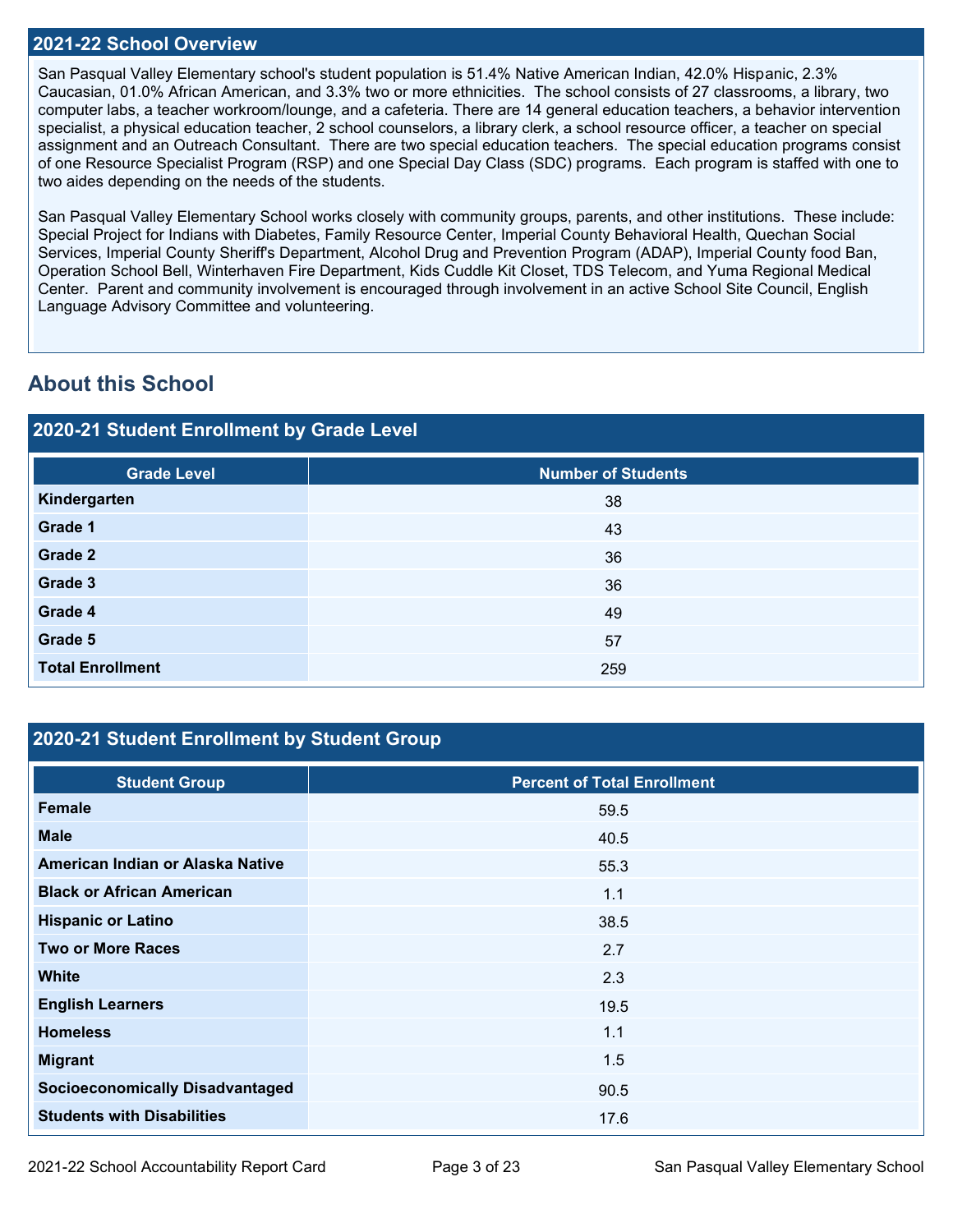## **A. Conditions of Learning State Priority: Basic**

The SARC provides the following information relevant to the State priority: Basic (Priority 1):

- Degree to which teachers are appropriately assigned and fully credentialed in the subject area and for the pupils they are teaching;
	- Pupils have access to standards-aligned instructional materials; and
- School facilities are maintained in good repair

Note: For more information refer to the Updated Teacher Equity Definitions web page at<https://www.cde.ca.gov/pd/ee/teacherequitydefinitions.asp>

### **2019-20 Teacher Preparation and Placement**

| <b>Authorization/Assignment</b>                                                                 | 2019-20 |
|-------------------------------------------------------------------------------------------------|---------|
| Fully (Preliminary or Clear) Credentialed for Subject and Student Placement (properly assigned) |         |
| <b>Intern Credential Holders Properly Assigned</b>                                              |         |
| Teachers Without Credentials and Misassignments ("ineffective" under ESSA)                      |         |
| Credentialed Teachers Assigned Out-of-Field ("out-of-field" under ESSA)                         |         |
| <b>Unknown</b>                                                                                  |         |
| <b>Total Teaching Positions</b>                                                                 |         |
|                                                                                                 |         |

Note: The data in this table is based on Full Time Equivalent (FTE) status. One FTE equals one staff member working full time; one FTE could also represent two staff members who each work 50 percent of full time. Additionally, an assignment is defined as a position that an educator is assigned to based on setting, subject, and grade level. An authorization is defined as the services that an educator is authorized to provide to students.

## **2019-20 Teachers Without Credentials and Misassignments (considered "ineffective" under ESSA)**

| <b>Authorization/Assignment</b>                              | 2019-20 |
|--------------------------------------------------------------|---------|
| <b>Permits and Waivers</b>                                   |         |
| <b>Misassignments</b>                                        |         |
| <b>Vacant Positions</b>                                      |         |
| <b>Total Teachers Without Credentials and Misassignments</b> |         |

### **2019-20 Credentialed Teachers Assigned Out-of-Field (considered "out-of-field" under ESSA)**

| <b>Indicator</b>                                       | 2019-20 |
|--------------------------------------------------------|---------|
| Credentialed Teachers Authorized on a Permit or Waiver |         |
| <b>Local Assignment Options</b>                        |         |
| <b>Total Out-of-Field Teachers</b>                     |         |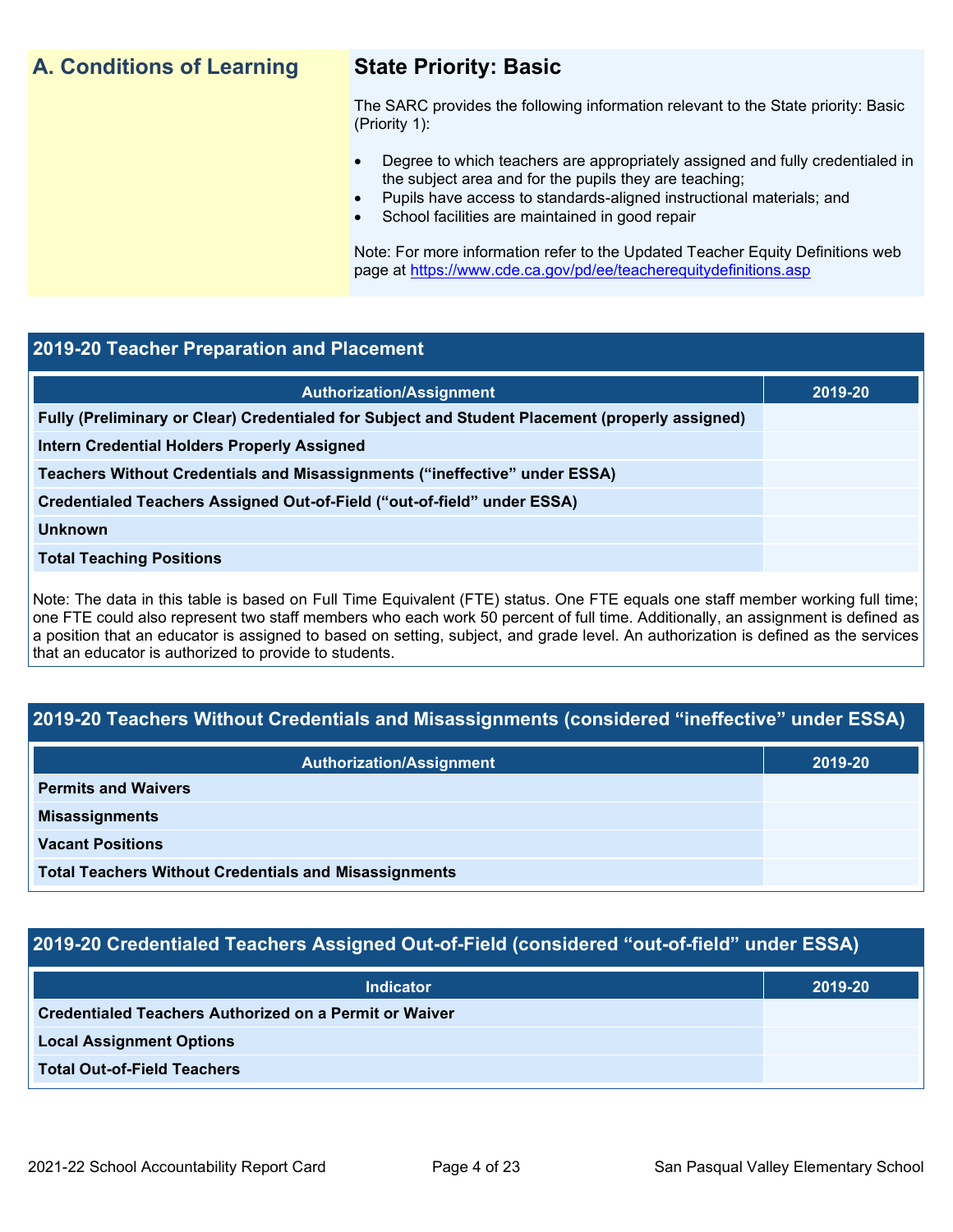### **2019-20 Class Assignments**

| <b>Indicator</b>                                                                                                                                    | 2019-20 |
|-----------------------------------------------------------------------------------------------------------------------------------------------------|---------|
| <b>Misassignments for English Learners</b><br>(a percentage of all the classes with English learners taught by teachers that are misassigned)       |         |
| No credential, permit or authorization to teach<br>(a percentage of all the classes taught by teachers with no record of an authorization to teach) |         |

### **2021-22 Quality, Currency, Availability of Textbooks and Other Instructional Materials**

San Pasqual Valley Unified School District sets a high priority upon ensuring that sufficient and current textbooks and materials are available to support the school's instructional program and provides students with their own textbooks. San Pasqual Valley Unified School District held a Public Hearing on August 27, 2021 and determined that each school within the district had sufficient and good quality textbooks, instructional materials, or science lab equipment, pursuant to the settlement of Williams vs. the State of California. All students, including English learner students, are provided their own individual standards-aligned instructional materials in core subjects for use in the classroom and to take home.

All textbooks and instructional materials used within the district are aligned with the California State Content Standards and Frameworks and have been selected from the state's most recent list of standards-based materials.

San Pasqual Valley Unified School District follows the California Department of Education Instructional Materials adoption cycle to ensure that instructional materials are relevant and up-to-date. Selection criteria is based on state and district standards, reviewed per the state list, and recommendations made to the Board of Trustees for final adoption. The selection process is uniform district wide in order to assure continuity and consistency throughout the instructional program. The table displays information collected in September about the quality, currency, and availability of the standards-aligned textbooks and other instructional materials used at the school.

### Additional Internet Access/Public Libraries

For additional research materials and Internet availability, students are encouraged to visit the public libraries located throughout Imperial County, which contain numerous computer workstations. For more information on locations and hours please visit<http://www.co.imperial.ca.us/library/default.html.>

**Year and month in which the data were collected** 09/14/2021

| <b>Subject</b>                | Textbooks and Other Instructional Materials/year of<br><b>Adoption</b> | <b>From</b><br><b>Most</b><br><b>Recent</b><br><b>Adoption</b><br>? | <b>Percent</b><br><b>Students</b><br><b>Lacking Own</b><br><b>Assigned</b><br>Copy |
|-------------------------------|------------------------------------------------------------------------|---------------------------------------------------------------------|------------------------------------------------------------------------------------|
| <b>Reading/Language Arts</b>  | MacMillian-McGraw Hill<br>California Treasures                         | <b>Yes</b>                                                          | $0.0\%$                                                                            |
| <b>Mathematics</b>            | Pearson<br>Adopted 2016                                                | Yes                                                                 | $0.0\%$                                                                            |
| <b>Science</b>                | Amplify Science California K-8<br>Adopted 2019                         | Yes                                                                 | $0.0\%$                                                                            |
| <b>History-Social Science</b> | Scott Foresman<br>Adopted 2006                                         | Yes                                                                 | $0.0\%$                                                                            |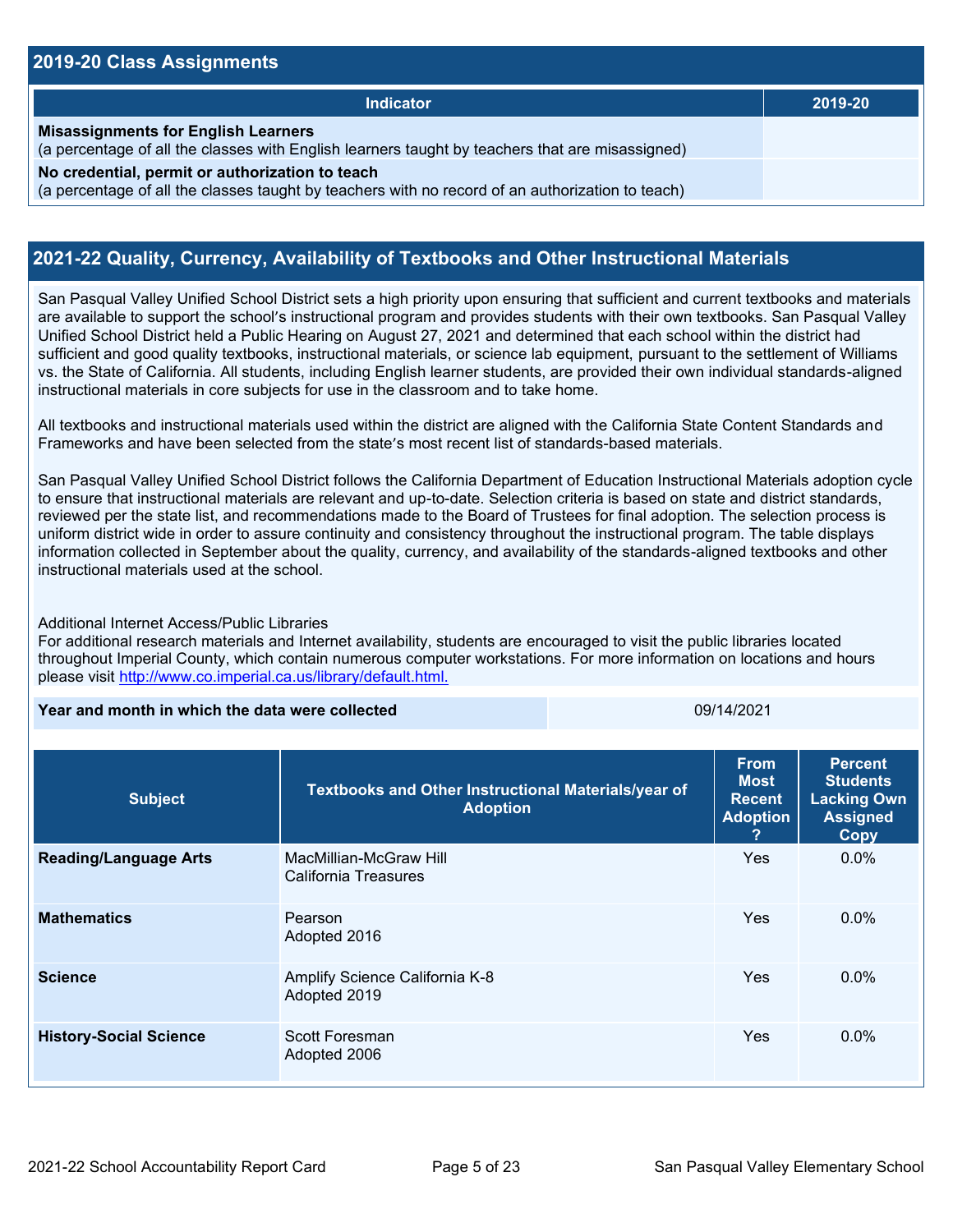### **School Facility Conditions and Planned Improvements**

San Pasqual Valley Elementary School was built in 1965 and modernized in 1995. Facilities are situated on 10 acres and span 40,634 square feet. They include 20 permanent classrooms, four relocatable classrooms, a library, a multipurpose room, computer lab, two playgrounds, a staff room, and restrooms. Recent projects included replacing two wings with new classrooms built from the ground up, completed February 2012. The facility strongly supports teaching and learning through its ample classroom and playground space.

### Maintenance and Repair:

Safety concerns are the number one priority of Maintenance and Operations. District maintenance supervisors are proactive and conduct inspections at school sites on a continual basis. Repairs necessary to keep the school in good repair and working order are completed in a timely manner. A work order process is used to ensure efficient service and that emergency repairs are given the highest priority. The district maintenance staff has indicated that 100% of all restrooms on school grounds are in working order. The chart lists the results of the most recent school facilities inspection.

### Cleaning Process and Schedule:

The district has cleaning standards for all schools in the district. A summary of these standards is available at the school office or at the district office. The site administration team works daily with the custodial staff to develop cleaning schedules to ensure a clean and safe school.

**Year and month of the most recent FIT report** 08/27/21 and 08/27/21

| <b>System Inspected</b>                                                | <b>Rate</b><br>Good | Rate<br>Fair | Rate<br>Poor | <b>Repair Needed and Action Taken or Planned</b> |
|------------------------------------------------------------------------|---------------------|--------------|--------------|--------------------------------------------------|
| <b>Systems:</b><br>Gas Leaks, Mechanical/HVAC, Sewer                   | X                   |              |              |                                                  |
| Interior:<br><b>Interior Surfaces</b>                                  | $\times$            |              |              |                                                  |
| <b>Cleanliness:</b><br>Overall Cleanliness, Pest/Vermin Infestation    | $\sf X$             |              |              |                                                  |
| <b>Electrical</b>                                                      | X                   |              |              |                                                  |
| <b>Restrooms/Fountains:</b><br>Restrooms, Sinks/ Fountains             | X                   |              |              |                                                  |
| Safety:<br>Fire Safety, Hazardous Materials                            | X                   |              |              |                                                  |
| Structural:<br><b>Structural Damage, Roofs</b>                         | X                   |              |              |                                                  |
| External:<br>Playground/School Grounds, Windows/<br>Doors/Gates/Fences | X                   |              |              |                                                  |

| <b>Overall Facility Rate</b> |      |      |      |  |  |  |
|------------------------------|------|------|------|--|--|--|
| <b>Exemplary</b>             | Good | Fair | Poor |  |  |  |
| х                            |      |      |      |  |  |  |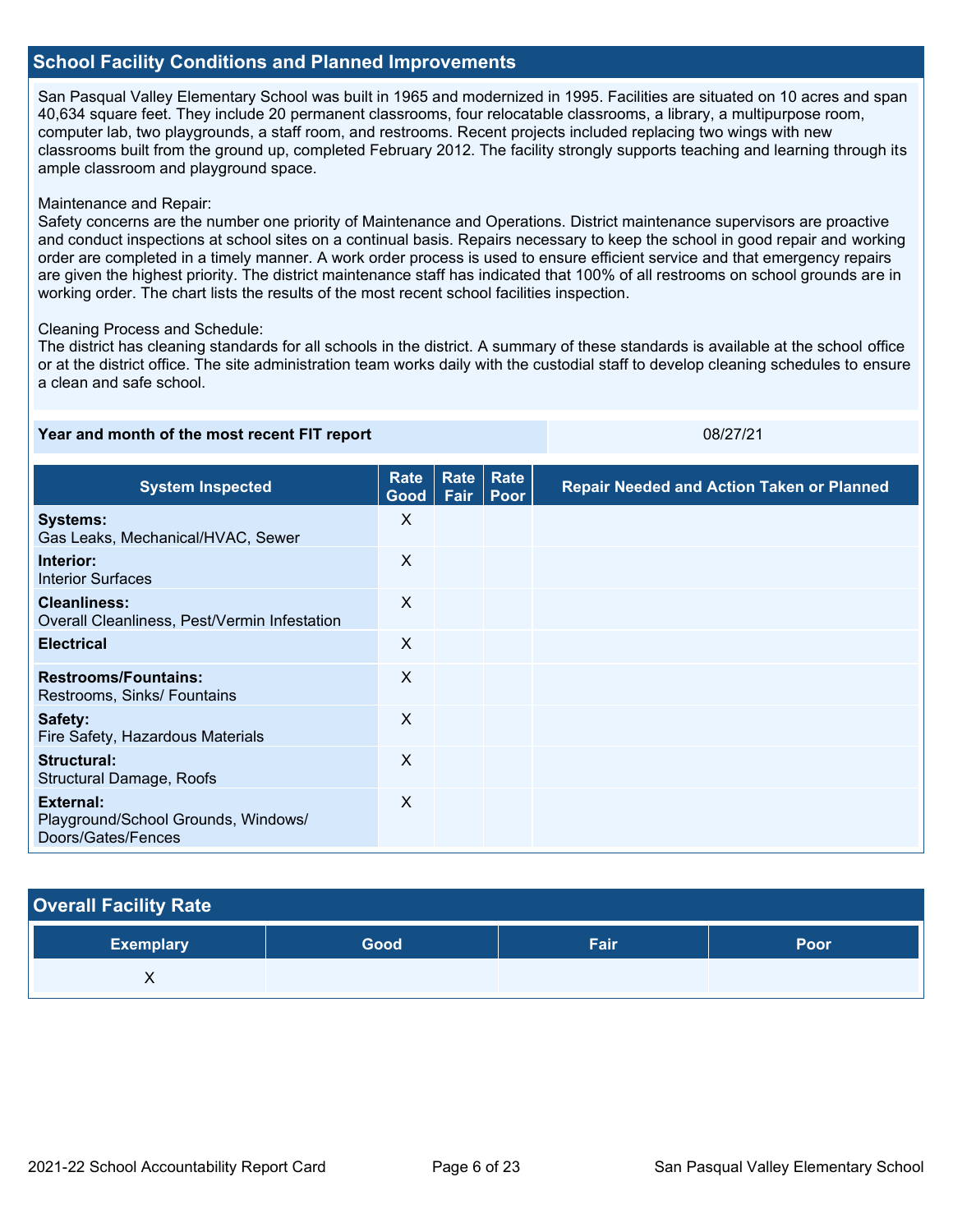## **B. Pupil Outcomes State Priority: Pupil Achievement**

The SARC provides the following information relevant to the State priority: Pupil Achievement (Priority 4):

### **Statewide Assessments**

(i.e., California Assessment of Student Performance and Progress [CAASPP] System includes the Smarter Balanced Summative Assessments for students in the general education population and the California Alternate Assessments [CAAs] for English language arts/literacy [ELA] and mathematics given in grades three through eight and grade eleven. Only eligible students may participate in the administration of the CAAs. CAAs items are aligned with alternate achievement standards, which are linked with the Common Core State Standards [CCSS] for students with the most significant cognitive disabilities).

The CAASPP System encompasses the following assessments and student participation requirements:

- 1. **Smarter Balanced Summative Assessments and CAAs for ELA** in grades three through eight and grade eleven.
- 2. **Smarter Balanced Summative Assessments and CAAs for mathematics** in grades three through eight and grade eleven.
- 3. **California Science Test (CAST) and CAAs for Science** in grades five, eight, and once in high school (i.e., grade ten, eleven, or twelve).

### **SARC Reporting in the 2020-2021 School Year Only**

Where the most viable option, LEAs were required to administer the statewide summative assessment in ELA and mathematics. Where a statewide summative assessment was not the most viable option for the LEA (or for one or more gradelevel[s] within the LEA) due to the pandemic, LEAs were allowed to report results from a different assessment that met the criteria established by the State Board of Education (SBE) on March 16, 2021. The assessments were required to be:

- Aligned with CA CCSS for ELA and mathematics;
- Available to students in grades 3 through 8, and grade 11; and
- Uniformly administered across a grade, grade span, school, or district to all eligible students.

### **Options**

Note that the CAAs could only be administered in-person following health and safety requirements. If it was not viable for the LEA to administer the CAAs in person with health and safety guidelines in place, the LEA was directed to not administer the tests. There were no other assessment options available for the CAAs. Schools administered the Smarter Balanced Summative Assessments for ELA and mathematics, other assessments that meet the SBE criteria, or a combination of both, and they could only choose one of the following:

- Smarter Balanced ELA and mathematics summative assessments;
- Other assessments meeting the SBE criteria; or
- Combination of Smarter Balanced ELA and mathematics summative assessments and other assessments.

The percentage of students who have successfully completed courses that satisfy the requirements for entrance to the University of California and the California State University, or career technical education sequences or programs of study.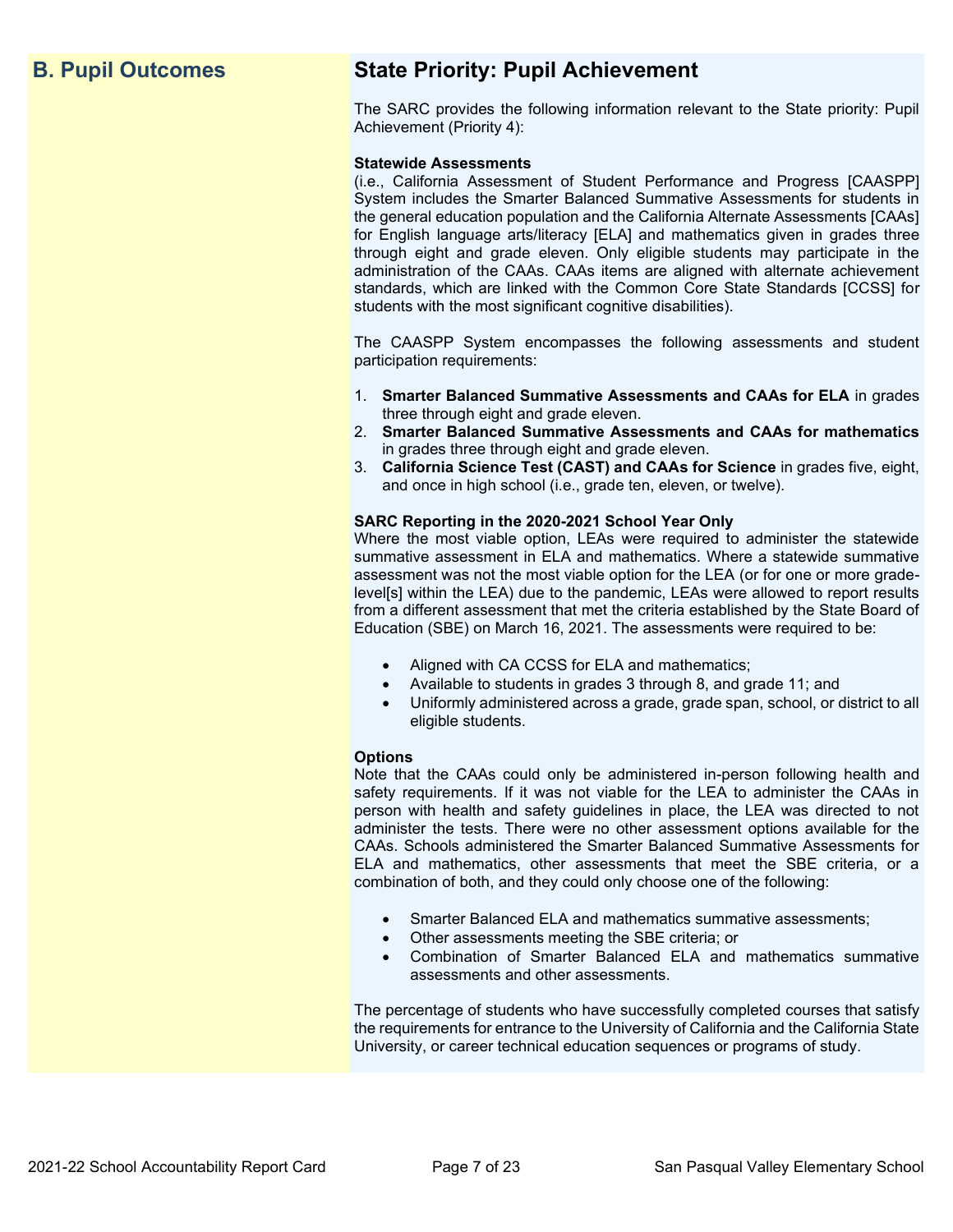### **Percentage of Students Meeting or Exceeding the State Standard on CAASPP**

This table displays CAASPP test results in ELA and mathematics for all students grades three through eight and grade eleven taking and completing a state-administered assessment.

The 2019-2020 data cells with N/A values indicate that the 2019-2020 data are not available due to the COVID-19 pandemic and resulting summative test suspension. The Executive Order N-30-20 was issued which waived the assessment, accountability, and reporting requirements for the 2019-2020 school year.

The 2020-2021 data cells have N/A values because these data are not comparable to other year data due to the COVID-19 pandemic during the 2020-2021 school year. Where the CAASPP assessments in ELA and/or mathematics is not the most viable option, the LEAs were allowed to administer local assessments. Therefore, the 2020-2021 data between school years for the school, district, state are not an accurate comparison. As such, it is inappropriate to compare results of the 2020-2021 school year to other school years.

| Subject                                                              | <b>School</b><br>2019-20 | <b>School</b><br>2020-21 | <b>District</b><br>2019-20 | <b>District</b><br>2020-21 | <b>State</b><br>2019-20 | <b>State</b><br>2020-21 |
|----------------------------------------------------------------------|--------------------------|--------------------------|----------------------------|----------------------------|-------------------------|-------------------------|
| <b>English Language Arts/Literacy</b><br>$\left($ grades 3-8 and 11) | N/A                      | N/A                      | N/A                        | N/A                        | N/A                     | N/A                     |
| <b>Mathematics</b><br>$(grades 3-8 and 11)$                          | N/A                      | N/A                      | N/A                        | N/A                        | N/A                     | N/A                     |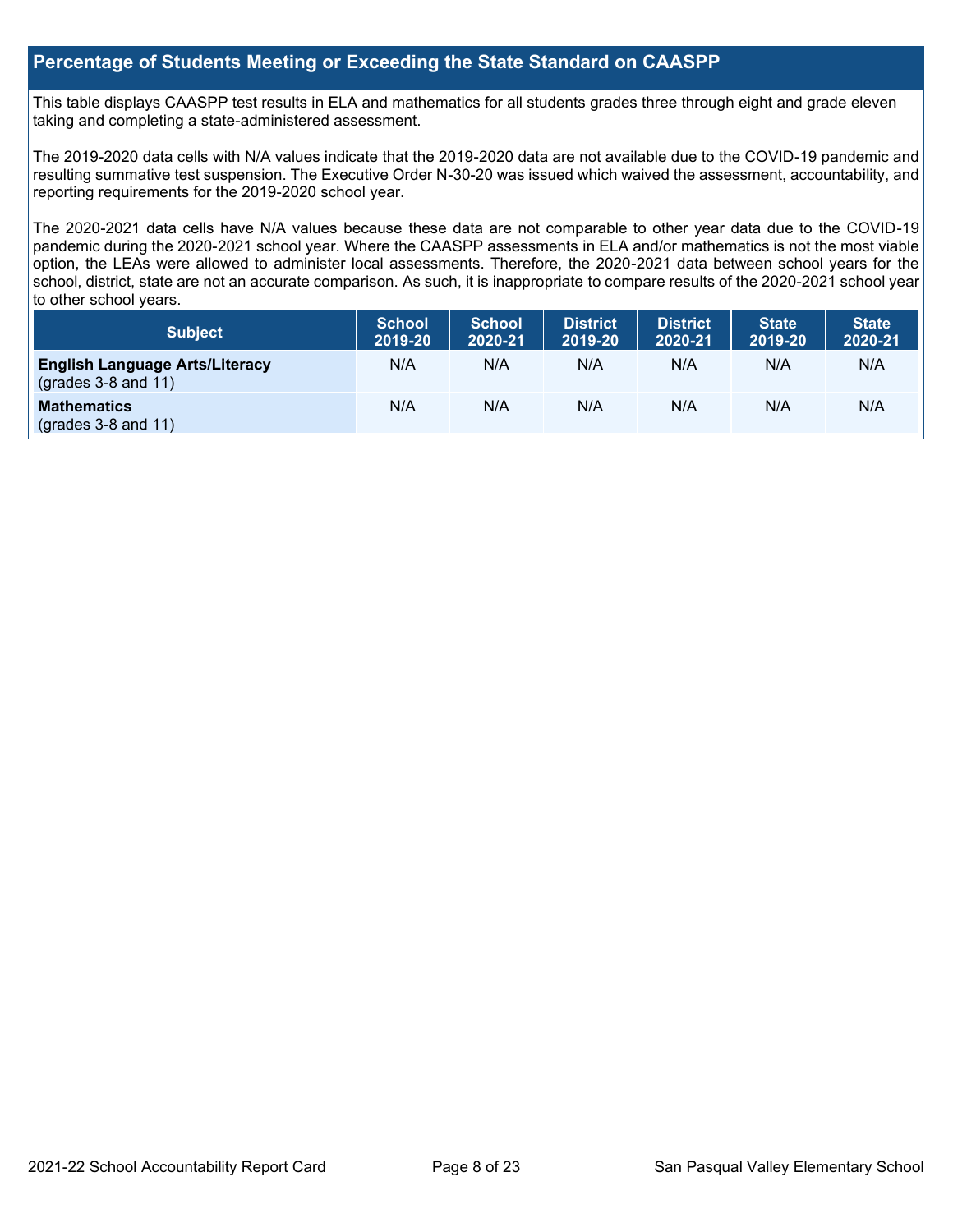## **2020-21 CAASPP Test Results in ELA by Student Group**

This table displays CAASPP test results in ELA by student group for students grades three through eight and grade eleven taking and completing a state-administered assessment. The CDE will populate this table for schools in cases where the school administered the CAASPP assessment. In cases where the school administered a local assessment instead of CAASPP, the CDE will populate this table with "NT" values, meaning this school did not test students using the CAASPP. See the local assessment(s) table for more information.

| <b>CAASPP</b><br><b>Student Groups</b>               | <b>CAASPP</b><br><b>Total</b><br><b>Enrollment</b> | <b>CAASPP</b><br><b>Number</b><br><b>Tested</b> | <b>CAASPP</b><br><b>Percent</b><br><b>Tested</b> | <b>CAASPP</b><br><b>Percent</b><br><b>Not Tested</b> | <b>CAASPP</b><br><b>Percent</b><br>Met or<br><b>Exceeded</b> |
|------------------------------------------------------|----------------------------------------------------|-------------------------------------------------|--------------------------------------------------|------------------------------------------------------|--------------------------------------------------------------|
| <b>All Students</b>                                  | 139                                                | 133                                             | 95.68                                            | 4.32                                                 | 8.27                                                         |
| <b>Female</b>                                        | 73                                                 | 71                                              | 97.26                                            | 2.74                                                 | 7.04                                                         |
| <b>Male</b>                                          | 66                                                 | 62                                              | 93.94                                            | 6.06                                                 | 9.68                                                         |
| American Indian or Alaska Native                     | 82                                                 | 79                                              | 96.34                                            | 3.66                                                 | 7.59                                                         |
| <b>Asian</b>                                         | $\mathbf 0$                                        | $\pmb{0}$                                       | 0                                                | $\mathbf{0}$                                         | 0                                                            |
| <b>Black or African American</b>                     | $\overline{\phantom{a}}$                           | $\overline{\phantom{a}}$                        | --                                               | $\overline{\phantom{a}}$                             | $\qquad \qquad -$                                            |
| <b>Filipino</b>                                      | $\Omega$                                           | $\mathbf 0$                                     | $\Omega$                                         | $\Omega$                                             | 0                                                            |
| <b>Hispanic or Latino</b>                            | 47                                                 | 46                                              | 97.87                                            | 2.13                                                 | 8.7                                                          |
| <b>Native Hawaiian or Pacific Islander</b>           | $\mathbf 0$                                        | $\pmb{0}$                                       | 0                                                | $\mathbf 0$                                          | 0                                                            |
| <b>Two or More Races</b>                             | --                                                 | --                                              |                                                  |                                                      | --                                                           |
| <b>White</b>                                         | $- -$                                              | $\qquad \qquad -$                               | --                                               | $\hspace{0.05cm}$                                    | --                                                           |
| <b>English Learners</b>                              | 25                                                 | 24                                              | 96                                               | $\overline{4}$                                       | 4.17                                                         |
| <b>Foster Youth</b>                                  | $\Omega$                                           | $\mathbf 0$                                     | $\Omega$                                         | $\Omega$                                             | 0                                                            |
| <b>Homeless</b>                                      | --                                                 | $\overline{\phantom{a}}$                        | --                                               | $\sim$                                               | --                                                           |
| <b>Military</b>                                      | $\Omega$                                           | $\mathbf 0$                                     | $\mathbf{0}$                                     | $\mathbf{0}$                                         | 0                                                            |
| <b>Socioeconomically Disadvantaged</b>               | 100                                                | 96                                              | 96                                               | $\overline{4}$                                       | 7.29                                                         |
| <b>Students Receiving Migrant Education Services</b> | --                                                 | --                                              | --                                               | --                                                   |                                                              |
| <b>Students with Disabilities</b>                    | 29                                                 | 26                                              | 89.66                                            | 10.34                                                | 3.85                                                         |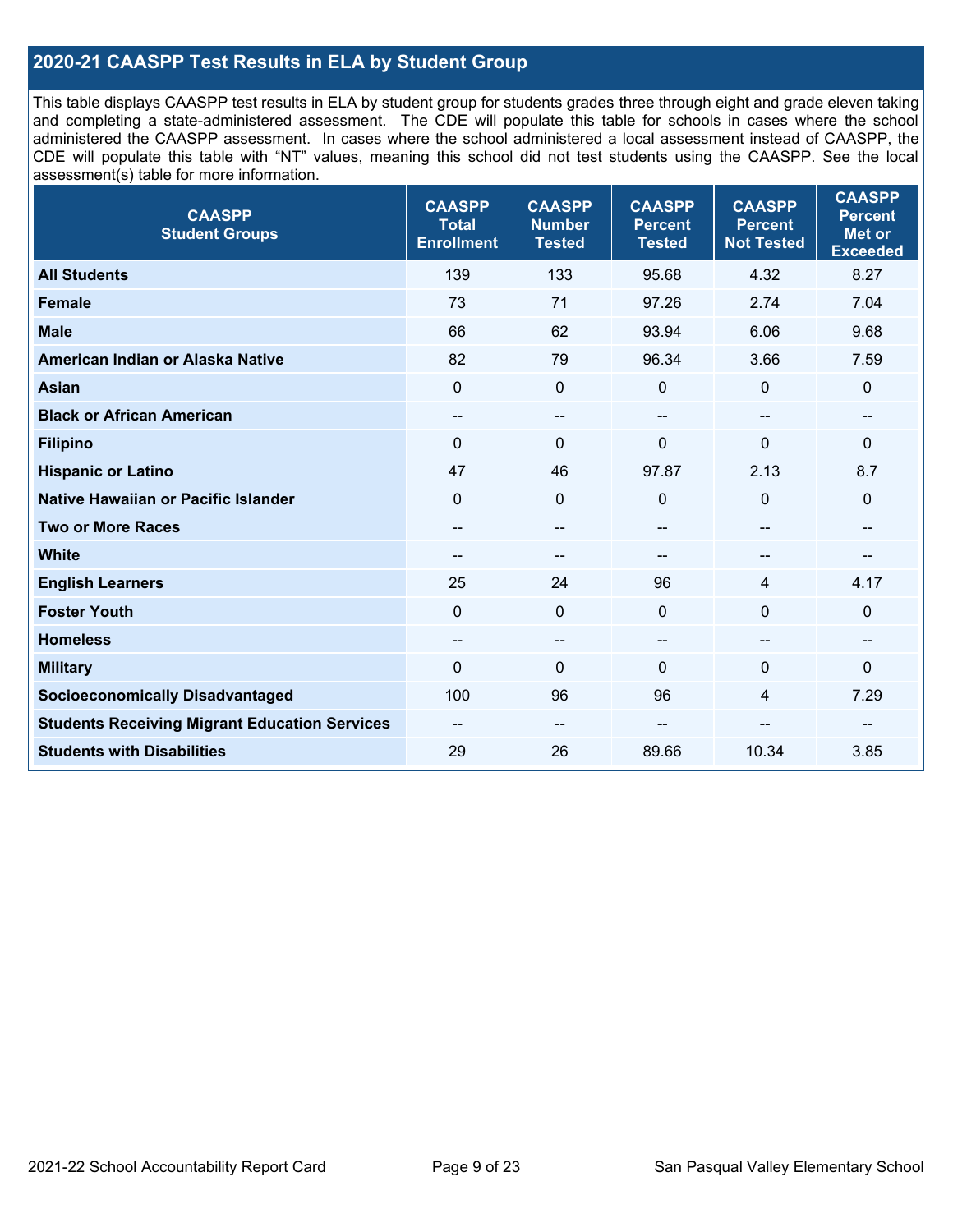### **2020-21 CAASPP Test Results in Math by Student Group**

This table displays CAASPP test results in Math by student group for students grades three through eight and grade eleven taking and completing a state-administered assessment. The CDE will populate this table for schools in cases where the school administered the CAASPP assessment. In cases where the school administered a local assessment instead of CAASPP, the CDE will populate this table with "NT" values, meaning this school did not test students using the CAASPP. See the local assessment(s) table for more information.

| <b>CAASPP</b><br><b>Student Groups</b>               | <b>CAASPP</b><br><b>Total</b><br><b>Enrollment</b> | <b>CAASPP</b><br><b>Number</b><br><b>Tested</b> | <b>CAASPP</b><br><b>Percent</b><br><b>Tested</b> | <b>CAASPP</b><br><b>Percent</b><br><b>Not Tested</b> | <b>CAASPP</b><br><b>Percent</b><br><b>Met or</b><br><b>Exceeded</b> |
|------------------------------------------------------|----------------------------------------------------|-------------------------------------------------|--------------------------------------------------|------------------------------------------------------|---------------------------------------------------------------------|
| <b>All Students</b>                                  | 139                                                | 134                                             | 96.40                                            | 3.60                                                 | 1.49                                                                |
| <b>Female</b>                                        | 73                                                 | 71                                              | 97.26                                            | 2.74                                                 | 1.41                                                                |
| <b>Male</b>                                          | 66                                                 | 63                                              | 95.45                                            | 4.55                                                 | 1.59                                                                |
| American Indian or Alaska Native                     | 82                                                 | 79                                              | 96.34                                            | 3.66                                                 | 2.53                                                                |
| <b>Asian</b>                                         | $\mathbf{0}$                                       | 0                                               | $\mathbf 0$                                      | 0                                                    | $\mathbf 0$                                                         |
| <b>Black or African American</b>                     | --                                                 | $\overline{\phantom{m}}$                        | $\overline{\phantom{a}}$                         | $\overline{\phantom{a}}$                             | $\overline{\phantom{a}}$                                            |
| <b>Filipino</b>                                      | $\mathbf{0}$                                       | 0                                               | $\mathbf 0$                                      | $\Omega$                                             | $\mathbf 0$                                                         |
| <b>Hispanic or Latino</b>                            | 47                                                 | 46                                              | 97.87                                            | 2.13                                                 | 0.00                                                                |
| <b>Native Hawaiian or Pacific Islander</b>           | $\Omega$                                           | $\boldsymbol{0}$                                | $\mathbf 0$                                      | 0                                                    | $\pmb{0}$                                                           |
| <b>Two or More Races</b>                             | --                                                 | --                                              | --                                               | --                                                   | $\hspace{0.05cm}$ – $\hspace{0.05cm}$                               |
| <b>White</b>                                         | $\qquad \qquad -$                                  | --                                              | --                                               | --                                                   | --                                                                  |
| <b>English Learners</b>                              | 25                                                 | 24                                              | 96.00                                            | 4.00                                                 | 0.00                                                                |
| <b>Foster Youth</b>                                  | $\Omega$                                           | 0                                               | $\mathbf 0$                                      | $\Omega$                                             | $\mathbf 0$                                                         |
| <b>Homeless</b>                                      | $\qquad \qquad -$                                  | --                                              | $\overline{\phantom{a}}$                         | $\overline{\phantom{a}}$                             | $\hspace{0.05cm}$                                                   |
| <b>Military</b>                                      | 0                                                  | 0                                               | $\mathbf 0$                                      | 0                                                    | $\pmb{0}$                                                           |
| <b>Socioeconomically Disadvantaged</b>               | 100                                                | 97                                              | 97.00                                            | 3.00                                                 | 1.03                                                                |
| <b>Students Receiving Migrant Education Services</b> | --                                                 | --                                              |                                                  |                                                      |                                                                     |
| <b>Students with Disabilities</b>                    | 29                                                 | 26                                              | 89.66                                            | 10.34                                                | 0.00                                                                |

### **2020-21 Local Assessment Test Results in ELA by Student Group**

This table displays Local Assessment test results in ELA by student group for students grades three through eight and grade eleven. LEAs/schools will populate this table for schools in cases where the school administered a local assessment. In cases where the school administered the CAASPP assessment, LEAs/schools will populate this table with "N/A" values in all cells, meaning this table is Not Applicable for this school.

| 3rd-5th<br><b>Student Groups</b>                                                           | 3rd-5th<br><b>Total</b><br><b>Enrollment</b> | 3rd-5th<br><b>Number</b><br><b>Tested</b> | 3rd-5th<br><b>Percent</b><br><b>Tested</b> | 3rd-5th<br><b>Percent</b><br><b>Not Tested</b> | 3rd-5th<br><b>Percent</b><br>At or Above<br><b>Grade Level</b> |  |
|--------------------------------------------------------------------------------------------|----------------------------------------------|-------------------------------------------|--------------------------------------------|------------------------------------------------|----------------------------------------------------------------|--|
| <b>All Students</b>                                                                        | N/A                                          | N/A                                       | N/A                                        | N/A                                            | N/A                                                            |  |
| *At or above the grade-level standard in the context of the local assessment administered. |                                              |                                           |                                            |                                                |                                                                |  |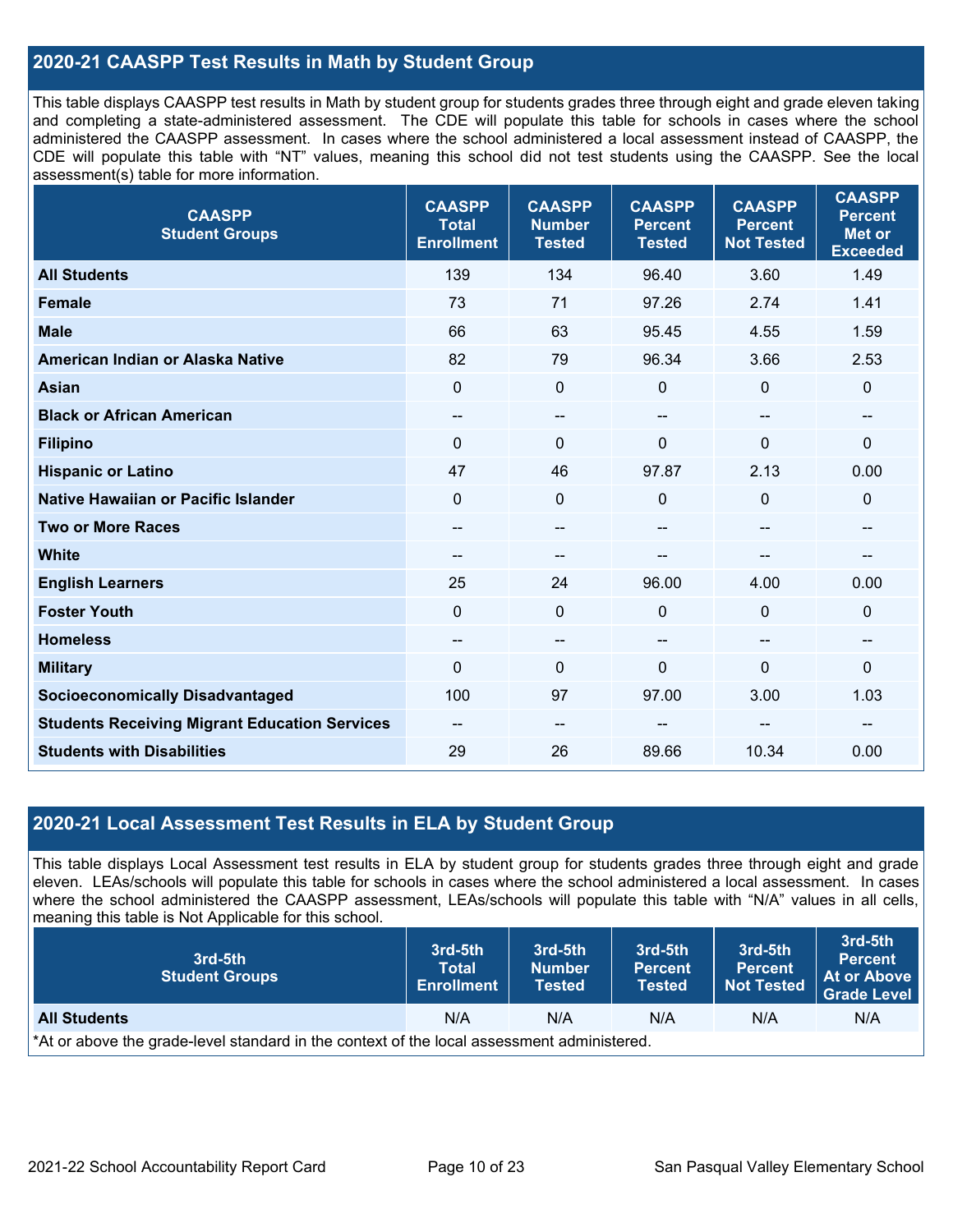### **2020-21 Local Assessment Test Results in Math by Student Group**

This table displays Local Assessment test results in Math by student group for students grades three through eight and grade eleven. LEAs/schools will populate this table for schools in cases where the school administered a local assessment. In cases where the school administered the CAASPP assessment, LEAs/schools will populate this table with "N/A" values in all cells, meaning this table is Not Applicable for this school.

| 3rd-5th<br><b>Student Groups</b>                                                           | 3rd-5th<br><b>Total</b><br><b>Enrollment</b> | 3rd-5th<br><b>Number</b><br>Tested | 3rd-5th<br><b>Percent</b><br><b>Tested</b> | 3rd-5th<br>Percent.<br><b>Not Tested</b> | 3rd-5th<br><b>Percent</b><br>At or Above<br><b>Grade Level</b> |  |
|--------------------------------------------------------------------------------------------|----------------------------------------------|------------------------------------|--------------------------------------------|------------------------------------------|----------------------------------------------------------------|--|
| N/A<br><b>All Students</b><br>N/A<br>N/A<br>N/A<br>N/A                                     |                                              |                                    |                                            |                                          |                                                                |  |
| *At or above the grade-level standard in the context of the local assessment administered. |                                              |                                    |                                            |                                          |                                                                |  |

### **CAASPP Test Results in Science for All Students**

This table displays the percentage of all students grades five, eight, and High School meeting or exceeding the State Standard.

The 2019-2020 data cells with N/A values indicate that the 2019-2020 data are not available due to the COVID-19 pandemic and resulting summative testing suspension. The Executive Order N-30-20 was issued which waived the assessment, accountability, and reporting requirements for the 2019-2020 school year.

For any 2020-2021 data cells with N/T values indicate that this school did not test students using the CAASPP Science.

| <b>Subject</b>                                  | <b>School</b> | <b>School</b> | <b>District</b>   | <b>District</b> | <b>State</b> | <b>State</b> |
|-------------------------------------------------|---------------|---------------|-------------------|-----------------|--------------|--------------|
|                                                 | 2019-20       | 2020-21       | $ 2019-20\rangle$ | 2020-21         | 2019-20      | 2020-21      |
| <b>Science</b><br>(grades 5, 8 and high school) | N/A           | 0.00          | N/A               | 0.99            | N/A          | 28.72        |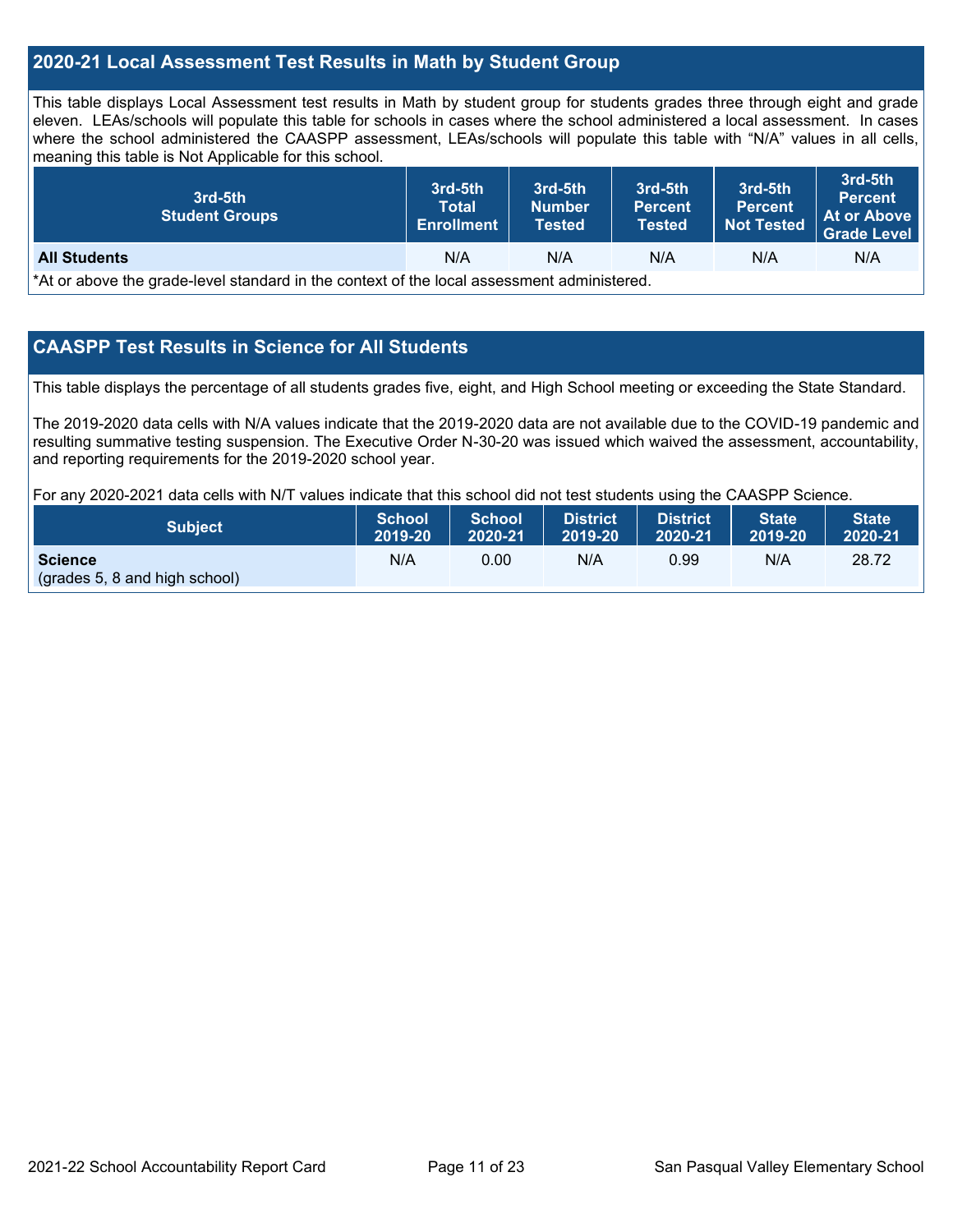### **2020-21 CAASPP Test Results in Science by Student Group**

This table displays CAASPP test results in Science by student group for students grades five, eight, and High School. For any data cells with N/T values indicate that this school did not test students using the CAASPP Science.

| <b>Student Group</b>                                 | <b>Total</b><br><b>Enrollment</b> | <b>Number</b><br><b>Tested</b> | <b>Percent</b><br><b>Tested</b> | <b>Percent</b><br><b>Not Tested</b> | <b>Percent</b><br><b>Met or</b><br><b>Exceeded</b> |
|------------------------------------------------------|-----------------------------------|--------------------------------|---------------------------------|-------------------------------------|----------------------------------------------------|
| <b>All Students</b>                                  | 54                                | 53                             | 98.15                           | 1.85                                | 0.00                                               |
| <b>Female</b>                                        | 33                                | 32                             | 96.97                           | 3.03                                | 0.00                                               |
| <b>Male</b>                                          | 21                                | 21                             | 100.00                          | 0.00                                | 0.00                                               |
| American Indian or Alaska Native                     | 31                                | 30                             | 96.77                           | 3.23                                | 0.00                                               |
| <b>Asian</b>                                         | 0                                 | $\mathbf 0$                    | 0                               | $\mathbf{0}$                        | 0                                                  |
| <b>Black or African American</b>                     | --                                | $\qquad \qquad -$              | --                              | --                                  | $- -$                                              |
| <b>Filipino</b>                                      | 0                                 | $\mathbf 0$                    | 0                               | 0                                   | 0                                                  |
| <b>Hispanic or Latino</b>                            | 18                                | 18                             | 100.00                          | 0.00                                | 0.00                                               |
| Native Hawaiian or Pacific Islander                  | 0                                 | $\mathbf 0$                    | 0                               | $\mathbf{0}$                        | 0                                                  |
| <b>Two or More Races</b>                             | --                                | $\sim$                         | --                              | --                                  | --                                                 |
| <b>White</b>                                         | --                                | --                             |                                 | --                                  | --                                                 |
| <b>English Learners</b>                              | --                                | $\qquad \qquad \cdots$         | --                              | --                                  | --                                                 |
| <b>Foster Youth</b>                                  | $\Omega$                          | $\mathbf 0$                    | $\Omega$                        | $\Omega$                            | 0                                                  |
| <b>Homeless</b>                                      | --                                | $\qquad \qquad \cdots$         | --                              | --                                  | --                                                 |
| <b>Military</b>                                      | $\Omega$                          | $\mathbf 0$                    | $\Omega$                        | $\Omega$                            | 0                                                  |
| <b>Socioeconomically Disadvantaged</b>               | 39                                | 38                             | 97.44                           | 2.56                                | 0.00                                               |
| <b>Students Receiving Migrant Education Services</b> | --                                | $- -$                          | --                              | --                                  |                                                    |
| <b>Students with Disabilities</b>                    | --                                | --                             |                                 | --                                  | --                                                 |

## **B. Pupil Outcomes State Priority: Other Pupil Outcomes**

The SARC provides the following information relevant to the State priority: Other Pupil Outcomes (Priority 8): Pupil outcomes in the subject area of physical education.

## **2020-21 California Physical Fitness Test Results**

Due to the COVID-19 crisis, the Physical Fitness Test was suspended during the 2020-2021 school year and therefore no data are reported and each cell in this table is populated with "N/A."

| <b>Grade Level</b> | Four of Six Fitness Standards   Five of Six Fitness Standards |     | Percentage of Students Meeting   Percentage of Students Meeting   Percentage of Students Meeting<br><b>Six of Six Fitness Standards</b> |
|--------------------|---------------------------------------------------------------|-----|-----------------------------------------------------------------------------------------------------------------------------------------|
| Grade 5            | N/A                                                           | N/A | N/A                                                                                                                                     |
| Grade 7            | N/A                                                           | N/A | N/A                                                                                                                                     |
| Grade 9            | N/A                                                           | N/A | N/A                                                                                                                                     |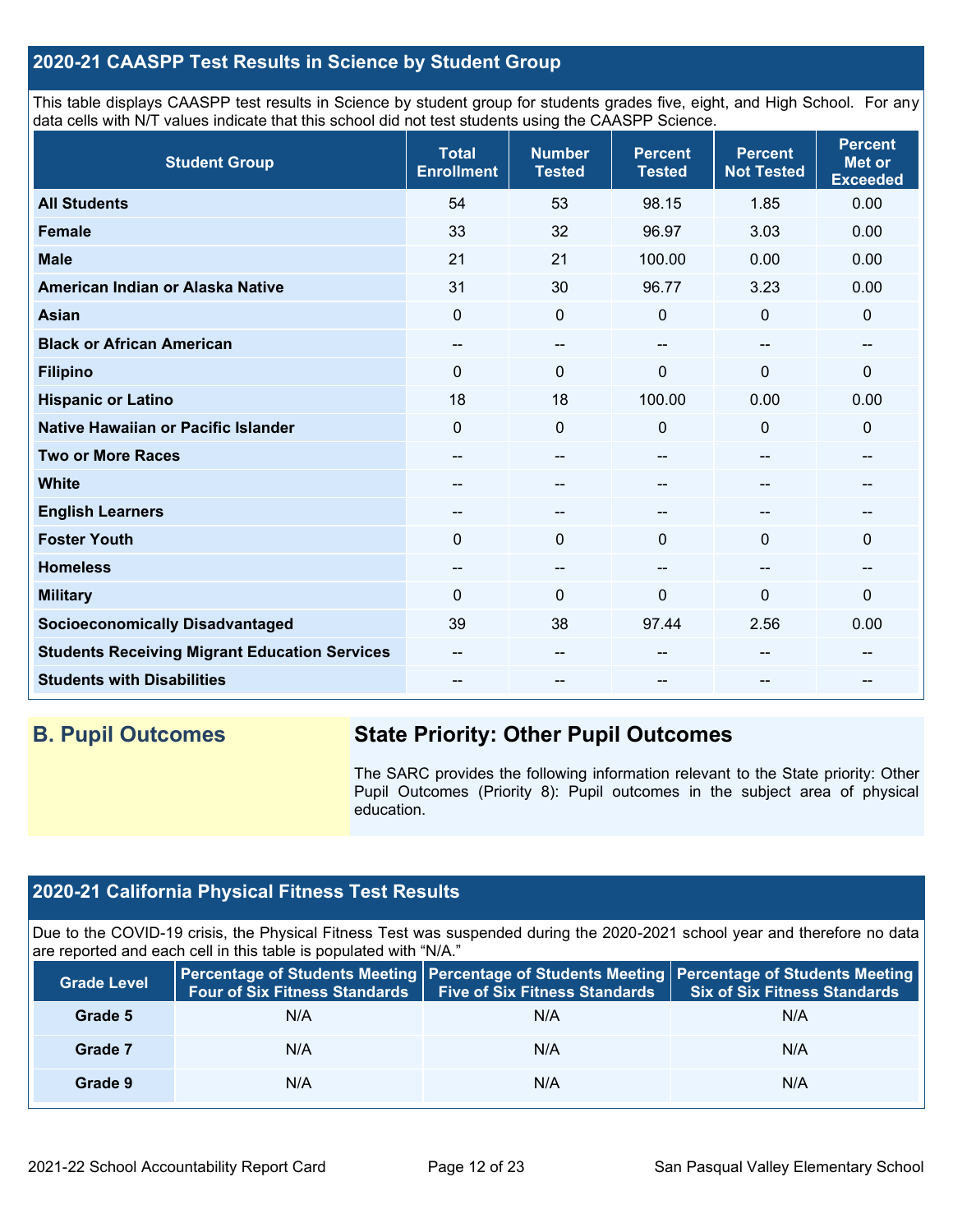## **C. Engagement State Priority: Parental Involvement**

The SARC provides the following information relevant to the State priority: Parental Involvement (Priority 3): Efforts the school district makes to seek parent input in making decisions regarding the school district and at each school site.

### **2021-22 Opportunities for Parental Involvement**

Parents and the community are highly supportive of the educational programs at San Pasqual Valley Elementary School. Parents may participate parent-teacher conferences, School Site Council, Title VII Indian Education Committee, Donut with Dear Ones and the DELAC. Numerous programs and activities are enriched by the generous contributions made by the following organizations:

- American Legion Post 802
- Quechan Tribe
- Arizona Western College
- Paradise Casino
- Imperial Valley College
- Yuma Daily Sun
- Other local businesses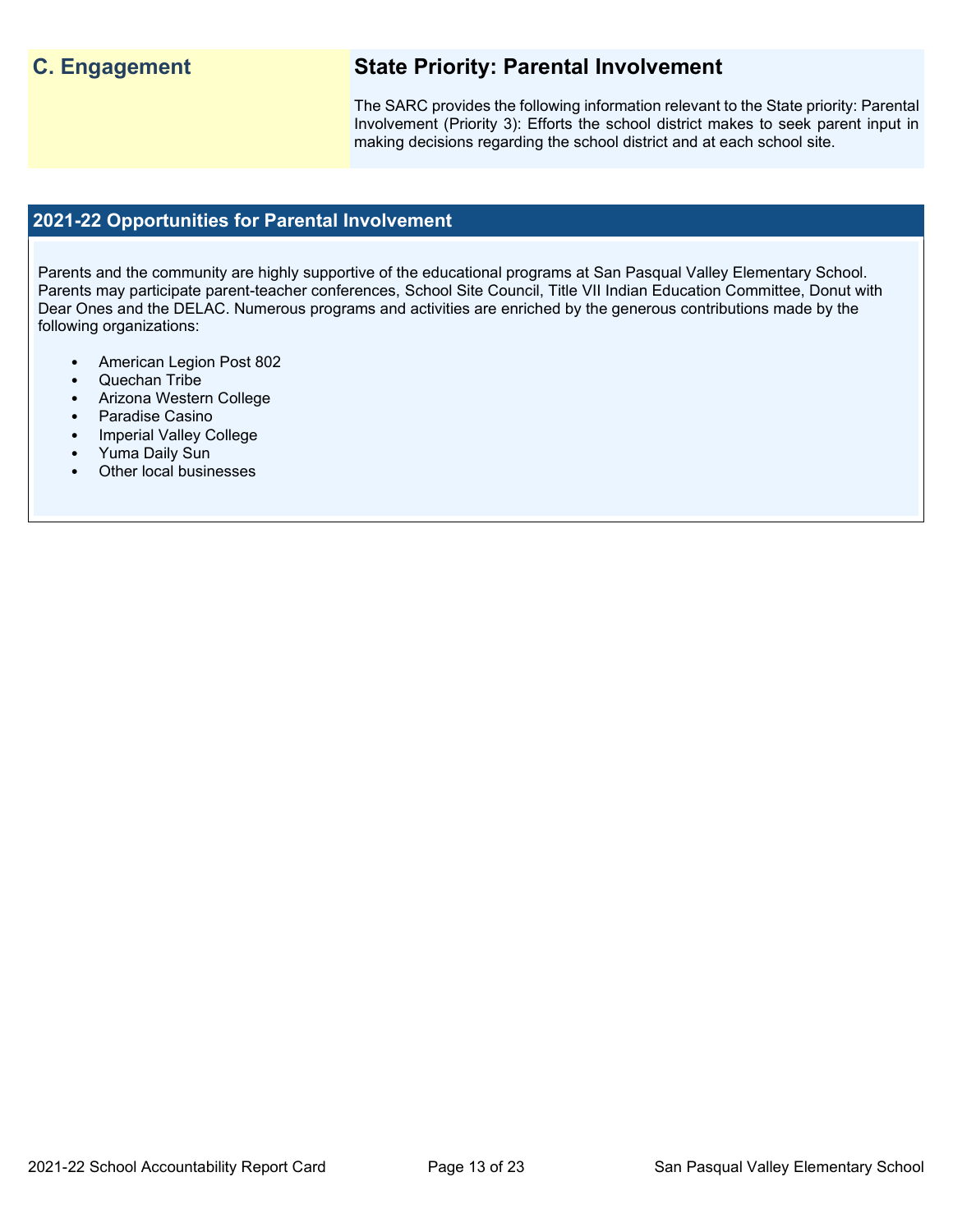## **2020-21 Chronic Absenteeism by Student Group**

| <b>Student Group</b>                                 | <b>Cumulative</b><br><b>Enrollment</b> | <b>Chronic</b><br><b>Absenteeism</b><br><b>Eligible Enrollment</b> | <b>Chronic</b><br><b>Absenteeism</b><br><b>Count</b> | <b>Chronic</b><br><b>Absenteeism</b><br><b>Rate</b> |
|------------------------------------------------------|----------------------------------------|--------------------------------------------------------------------|------------------------------------------------------|-----------------------------------------------------|
| <b>All Students</b>                                  | 274                                    | 272                                                                | 1                                                    | 0.4                                                 |
| <b>Female</b>                                        | 146                                    | 146                                                                | $\Omega$                                             | 0.0                                                 |
| <b>Male</b>                                          | 128                                    | 126                                                                | 1                                                    | 0.8                                                 |
| American Indian or Alaska Native                     | 152                                    | 150                                                                | 1                                                    | 0.7                                                 |
| <b>Asian</b>                                         | $\Omega$                               | $\overline{0}$                                                     | $\Omega$                                             | 0.0                                                 |
| <b>Black or African American</b>                     | 3                                      | 3                                                                  | $\mathbf{0}$                                         | 0.0                                                 |
| <b>Filipino</b>                                      | 0                                      | $\mathbf 0$                                                        | $\mathbf{0}$                                         | 0.0                                                 |
| <b>Hispanic or Latino</b>                            | 106                                    | 106                                                                | 0                                                    | 0.0                                                 |
| Native Hawaiian or Pacific Islander                  | $\mathbf 0$                            | $\mathbf 0$                                                        | 0                                                    | 0.0                                                 |
| <b>Two or More Races</b>                             | 7                                      | $\overline{7}$                                                     | $\Omega$                                             | 0.0                                                 |
| <b>White</b>                                         | 6                                      | 6                                                                  | $\Omega$                                             | 0.0                                                 |
| <b>English Learners</b>                              | 52                                     | 52                                                                 | $\Omega$                                             | 0.0                                                 |
| <b>Foster Youth</b>                                  | $\Omega$                               | $\mathbf{0}$                                                       | $\Omega$                                             | 0.0                                                 |
| <b>Homeless</b>                                      | 9                                      | 8                                                                  | 0                                                    | 0.0                                                 |
| <b>Socioeconomically Disadvantaged</b>               | 250                                    | 248                                                                | 1                                                    | 0.4                                                 |
| <b>Students Receiving Migrant Education Services</b> | 13                                     | 13                                                                 | $\Omega$                                             | 0.0                                                 |
| <b>Students with Disabilities</b>                    | 49                                     | 48                                                                 | 1                                                    | 2.1                                                 |

# **C. Engagement State Priority: School Climate**

The SARC provides the following information relevant to the State priority: School Climate (Priority 6):

- Pupil suspension rates;
- Pupil expulsion rates; and
- Other local measures on the sense of safety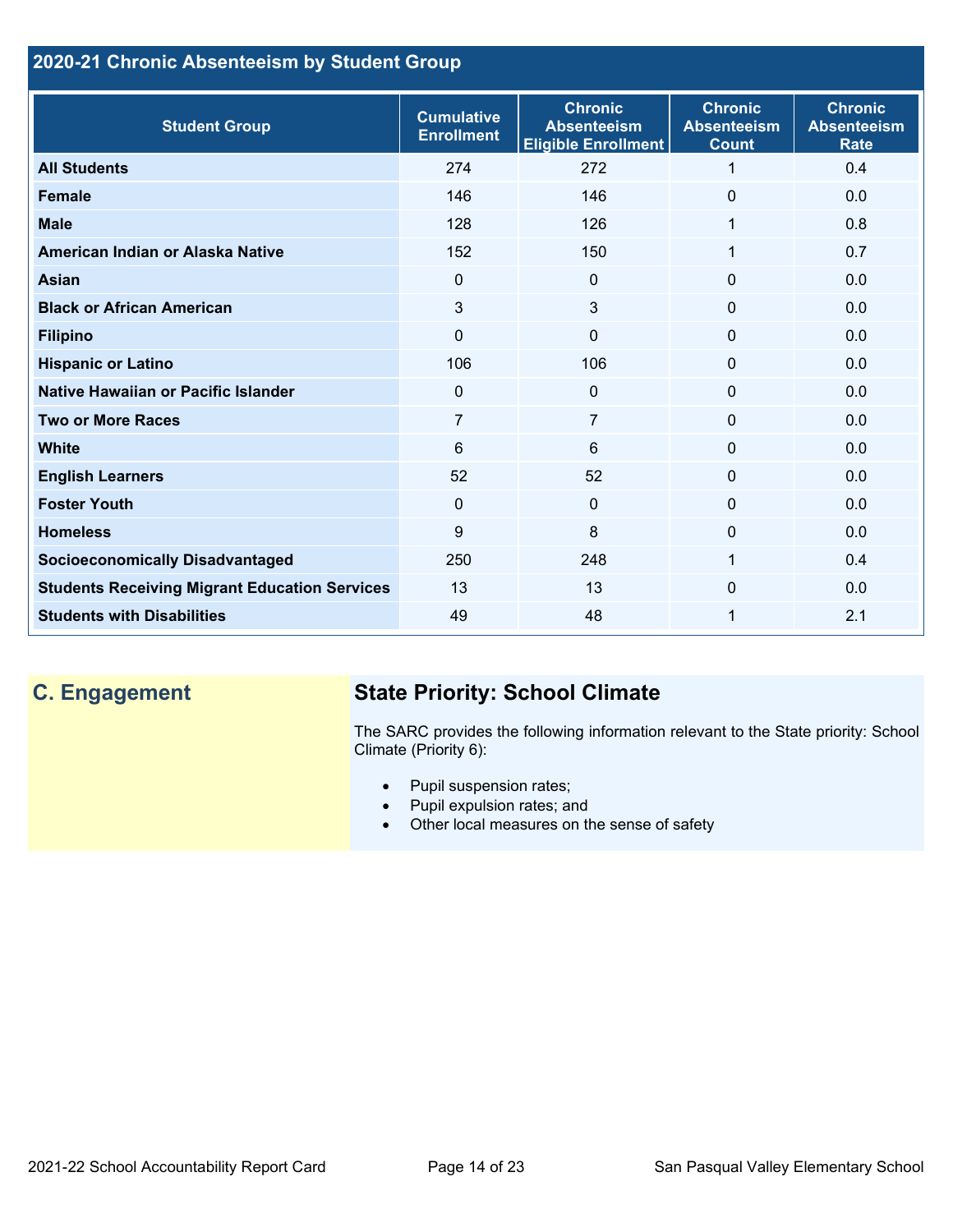### **Suspensions and Expulsions**

This table displays suspensions and expulsions data collected between July through June, each full school year respectively. Data collected during the 2020-21 school year may not be comparable to earlier years of this collection due to differences in learning mode instruction in response to the COVID-19 pandemic.

| <b>Subject</b>     | <b>School</b><br>2018-19 | <b>School</b><br>2020-21 | <b>District</b><br>2018-19 | <b>District</b><br>2020-21 | <b>State</b><br>2018-19 | <b>State</b><br>2020-21 |
|--------------------|--------------------------|--------------------------|----------------------------|----------------------------|-------------------------|-------------------------|
| <b>Suspensions</b> | 20.69                    | 0.00                     | 25.92                      | 0.00                       | 3.47                    | 0.20                    |
| <b>Expulsions</b>  | 0.57                     | 0.00                     | 0.92                       | 0.00                       | 0.08                    | 0.00                    |

This table displays suspensions and expulsions data collected between July through February, partial school year due to the COVID-19 pandemic. The 2019-2020 suspensions and expulsions rate data are not comparable to other year data because the 2019-2020 school year is a partial school year due to the COVID-19 crisis. As such, it would be inappropriate to make any comparisons in rates of suspensions and expulsions in the 2019-2020 school year compared to other school years.

| <b>Subject</b>     | School<br>2019-20 | <b>District</b><br>2019-20 | <b>State</b><br>2019-20 |
|--------------------|-------------------|----------------------------|-------------------------|
| <b>Suspensions</b> | 3.87              | 6.32                       | 2.45                    |
| <b>Expulsions</b>  | 0.00              | 0.00                       | 0.05                    |

### **2020-21 Suspensions and Expulsions by Student Group**

| <b>Student Group</b>                                 | <b>Suspensions Rate</b> | <b>Expulsions Rate</b> |
|------------------------------------------------------|-------------------------|------------------------|
| <b>All Students</b>                                  | 0.00                    | 0.00                   |
| <b>Female</b>                                        | 0.00                    | 0.00                   |
| <b>Male</b>                                          | 0.00                    | 0.00                   |
| American Indian or Alaska Native                     | 0.00                    | 0.00                   |
| <b>Asian</b>                                         | 0.00                    | 0.00                   |
| <b>Black or African American</b>                     | 0.00                    | 0.00                   |
| <b>Filipino</b>                                      | 0.00                    | 0.00                   |
| <b>Hispanic or Latino</b>                            | 0.00                    | 0.00                   |
| Native Hawaiian or Pacific Islander                  | 0.00                    | 0.00                   |
| <b>Two or More Races</b>                             | 0.00                    | 0.00                   |
| <b>White</b>                                         | 0.00                    | 0.00                   |
| <b>English Learners</b>                              | 0.00                    | 0.00                   |
| <b>Foster Youth</b>                                  | 0.00                    | 0.00                   |
| <b>Homeless</b>                                      | 0.00                    | 0.00                   |
| <b>Socioeconomically Disadvantaged</b>               | 0.00                    | 0.00                   |
| <b>Students Receiving Migrant Education Services</b> | 0.00                    | 0.00                   |
| <b>Students with Disabilities</b>                    | 0.00                    | 0.00                   |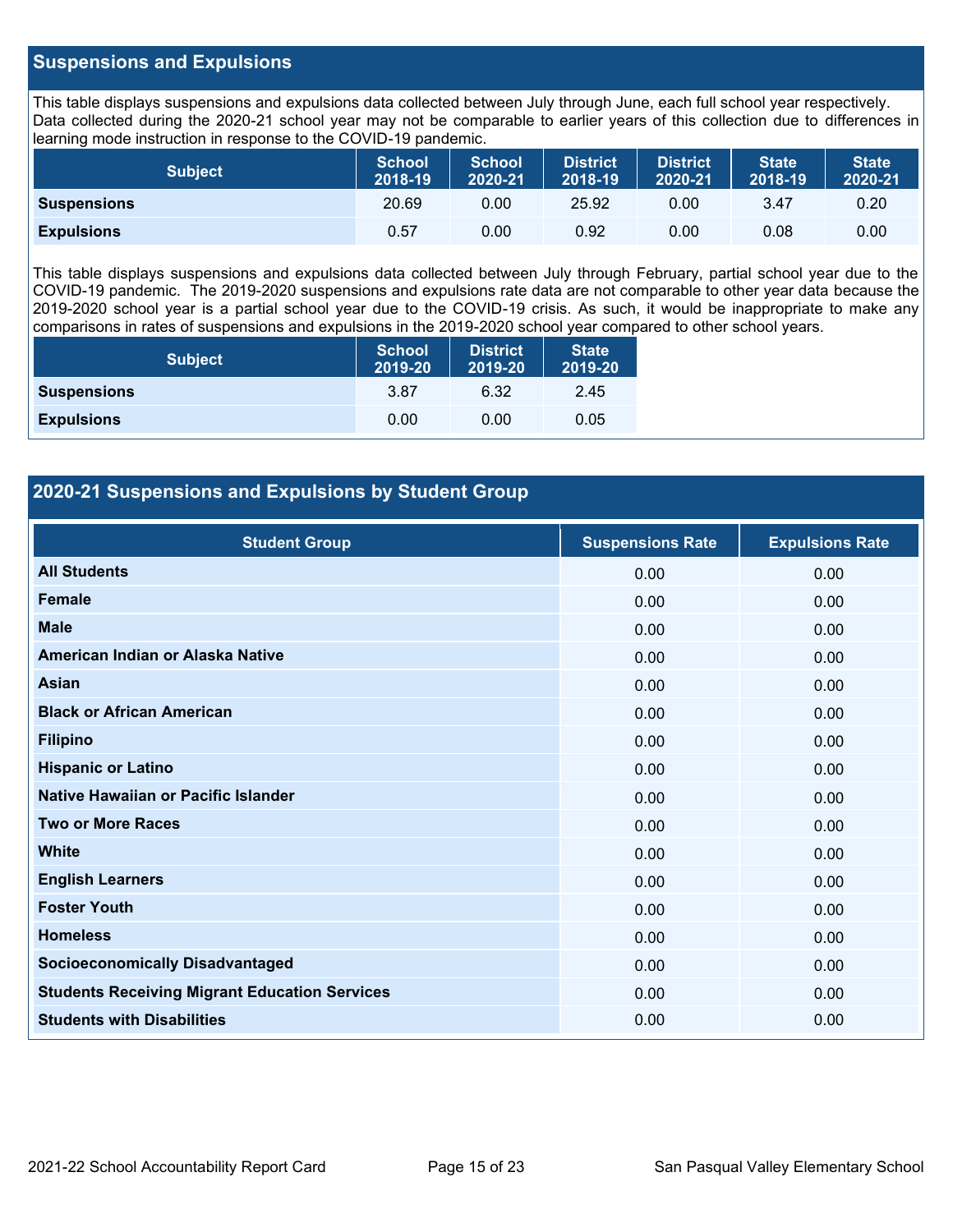### **2021-22 School Safety Plan**

Safety of students and staff is a primary concern of San Pasqual Valley Elementary School. Visitors are required to sign in at the school office and obtain a visitor's pass upon arrival and required to return to the school office upon departure. During lunch, recesses, and before and after school, staff members supervise students and school grounds, including the cafeteria and playgrounds, to ensure a safe and orderly environment. The comprehensive Safe School Plan was developed by the district to comply with Senate Bill 187 (SB 187) of 1997. Each school includes the following requirements of SB 187 within their safe school plans: current status of school crime; child abuse reporting procedures; disaster procedures, routine and emergency; policies related to suspension and expulsion; notification to teachers; sexual harassment policy; provision of a school-wide dress code; safe ingress and egress of pupils, parents, and school employees; safe and orderly school environment; and school rules and procedures. The school evaluates the plan annually and updates it as needed.

Safety procedures, including elements of the Safe School Plan, are reviewed with school and district staff in the fall, at the start of each school year. The plan was last updated and reviewed with school staff in November 2021.

## **D. Other SARC Information Information Required in the SARC**

The information in this section is required to be in the SARC but is not included in the state priorities for LCFF.

### **2018-19 Elementary Average Class Size and Class Size Distribution**

This table displays the 2018-19 average class size and class size distribution. The columns titled "Number of Classes" indicates how many classes fall into each size category (a range of total students per class). The "Other" category is for multigrade level classes.

| <b>Grade Level</b> | <b>Average</b><br><b>Class Size</b> | 1-20 Students | Number of Classes with   Number of Classes with   Number of Classes with<br>21-32 Students | 33+ Students |
|--------------------|-------------------------------------|---------------|--------------------------------------------------------------------------------------------|--------------|
| K                  | 18                                  |               |                                                                                            |              |
|                    | 19                                  |               |                                                                                            |              |
|                    | 15                                  |               |                                                                                            |              |
|                    | 21                                  |               |                                                                                            |              |
|                    | 20                                  |               |                                                                                            |              |
| 5                  | 21                                  |               | 2                                                                                          |              |
| 6                  |                                     |               |                                                                                            |              |
| <b>Other</b>       |                                     |               |                                                                                            |              |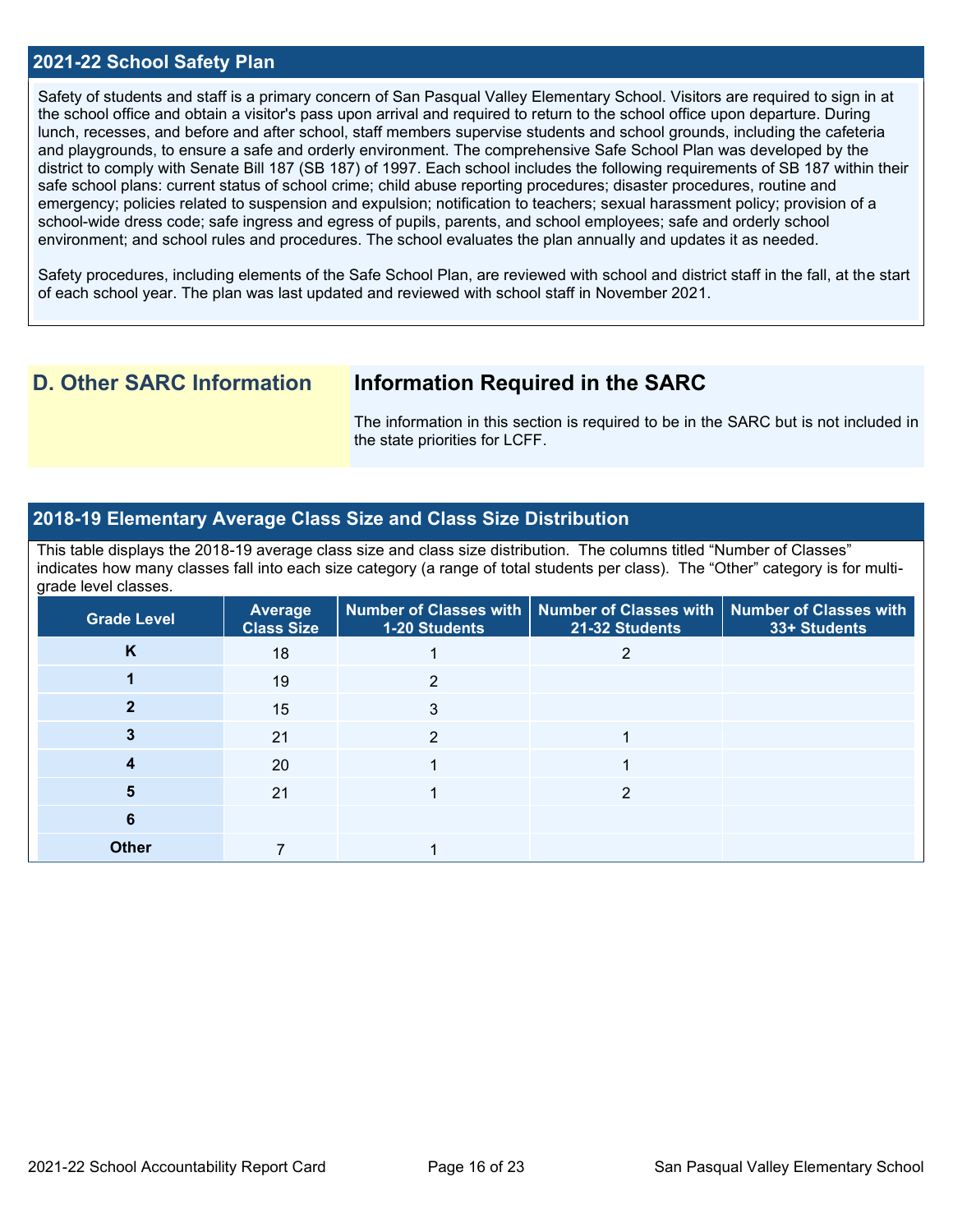### **2019-20 Elementary Average Class Size and Class Size Distribution**

This table displays the 2019-20 average class size and class size distribution. The columns titled "Number of Classes" indicates how many classes fall into each size category (a range of total students per class). The "Other" category is for multi-grade level classes.

| <b>Grade Level</b> | Average<br><b>Class Size</b> | 1-20 Students  | Number of Classes with   Number of Classes with  <br>21-32 Students | <b>Number of Classes with</b><br>33+ Students |
|--------------------|------------------------------|----------------|---------------------------------------------------------------------|-----------------------------------------------|
| K                  | 19                           |                | 2                                                                   |                                               |
|                    | 22                           |                |                                                                     |                                               |
|                    | 17                           | $\mathfrak{p}$ |                                                                     |                                               |
|                    | 24                           |                | 2                                                                   |                                               |
| 4                  | 18                           | 3              |                                                                     |                                               |
| 5                  | 19                           | っ              |                                                                     |                                               |
| 6                  |                              |                |                                                                     |                                               |
| <b>Other</b>       | 10                           |                |                                                                     |                                               |

### **2020-21 Elementary Average Class Size and Class Size Distribution**

This table displays the 2020-21 average class size and class size distribution. The columns titled "Number of Classes" indicates how many classes fall into each size category (a range of total students per class). The "Other" category is for multi-grade level classes.

| <b>Grade Level</b> | Average<br><b>Class Size</b> | 1-20 Students  | Number of Classes with   Number of Classes with   Number of Classes with<br>21-32 Students | 33+ Students |
|--------------------|------------------------------|----------------|--------------------------------------------------------------------------------------------|--------------|
| K                  | 14                           | 3              |                                                                                            |              |
|                    | 21                           |                |                                                                                            |              |
| 2                  | 18                           | $\mathfrak{p}$ |                                                                                            |              |
| 3                  | 17                           | 2              |                                                                                            |              |
| 4                  | 24                           |                | ◠                                                                                          |              |
| 5                  | 18                           | 3              |                                                                                            |              |
| 6                  |                              |                |                                                                                            |              |
| <b>Other</b>       | 8                            |                |                                                                                            |              |

### **2020-21 Ratio of Pupils to Academic Counselor**

This table displays the ratio of pupils to Academic Counselor. One full time equivalent (FTE) equals one staff member working full time; one FTE could also represent two staff members who each work 50 percent of full time.

| <b>Title</b>                        | <b>Ratio</b> |
|-------------------------------------|--------------|
| <b>Pupils to Academic Counselor</b> | 201.5        |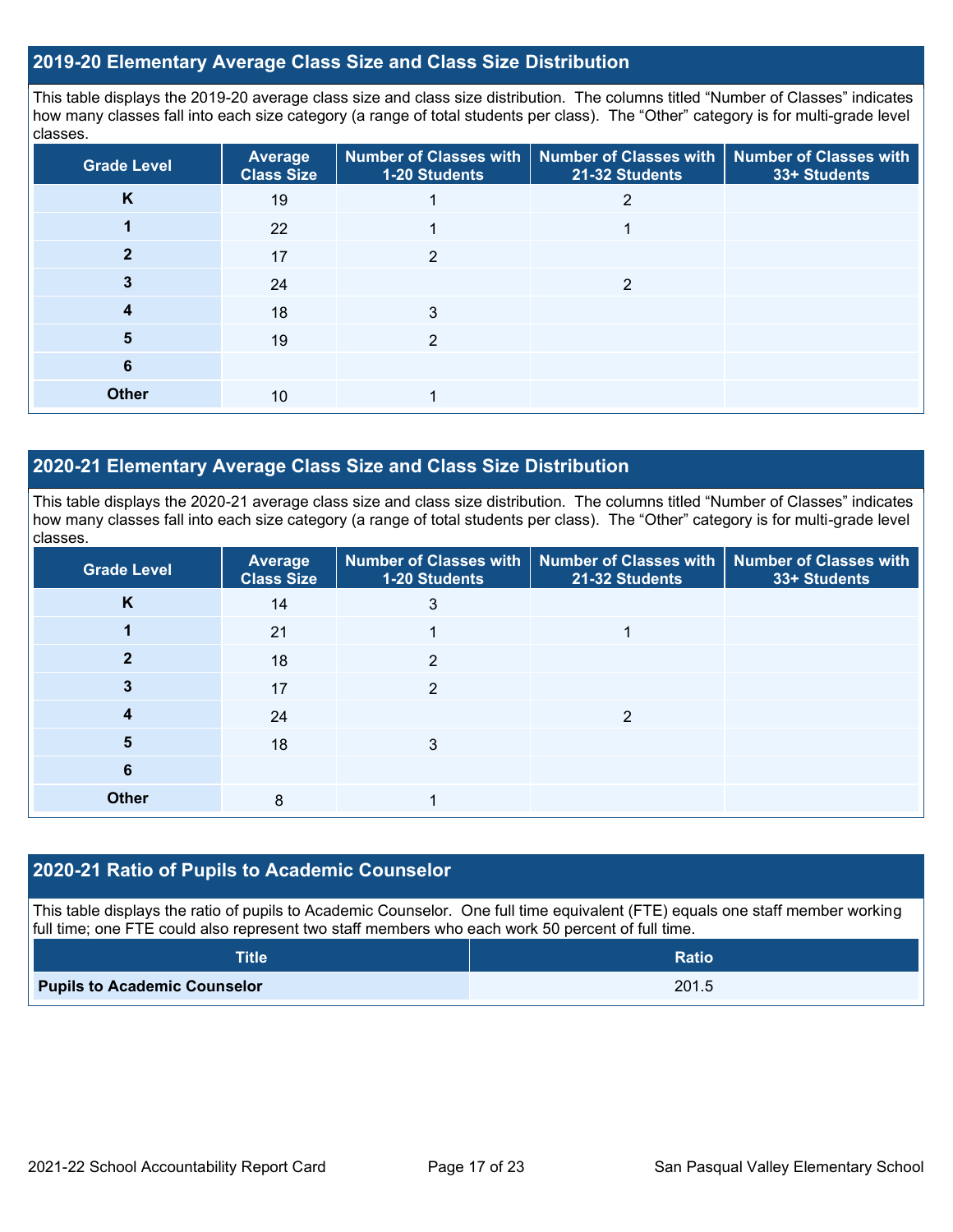### **2020-21 Student Support Services Staff**

This table displays the number of FTE support staff assigned to this school. One full time equivalent (FTE) equals one staff member working full time; one FTE could also represent two staff members who each work 50 percent of full time.

| <b>Title</b>                                                         | <b>Number of FTE Assigned to School</b> |
|----------------------------------------------------------------------|-----------------------------------------|
| <b>Counselor (Academic, Social/Behavioral or Career Development)</b> | 1.3                                     |
| Library Media Teacher (Librarian)                                    | 0                                       |
| <b>Library Media Services Staff (Paraprofessional)</b>               | $\Omega$                                |
| <b>Psychologist</b>                                                  | 0                                       |
| <b>Social Worker</b>                                                 | $\Omega$                                |
| <b>Speech/Language/Hearing Specialist</b>                            | $\Omega$                                |
| <b>Resource Specialist (non-teaching)</b>                            | $\Omega$                                |

### **2019-20 Expenditures Per Pupil and School Site Teacher Salaries**

This table displays the 2019-20 expenditures per pupil and average teach salary for this school. Cells with N/A values do not require data.

| <b>Level</b>                                         | <b>Total</b><br><b>Expenditures</b><br><b>Per Pupil</b> | <b>Expenditures</b><br><b>Per Pupil</b><br>(Restricted) | <b>Expenditures</b><br><b>Per Pupil</b><br>(Unrestricted) | <b>Average</b><br><b>Teacher</b><br><b>Salary</b> |  |
|------------------------------------------------------|---------------------------------------------------------|---------------------------------------------------------|-----------------------------------------------------------|---------------------------------------------------|--|
| <b>School Site</b>                                   | \$10.765                                                | \$2.239                                                 | \$8.526                                                   | \$95,592                                          |  |
| <b>District</b>                                      | N/A                                                     | N/A                                                     | \$7.537                                                   | \$81,287                                          |  |
| <b>Percent Difference - School Site and District</b> | N/A                                                     | N/A                                                     | 12.3                                                      | 16.2                                              |  |
| <b>State</b>                                         |                                                         |                                                         | \$8,444                                                   | \$71,544                                          |  |
| <b>Percent Difference - School Site and State</b>    | N/A                                                     | N/A                                                     | 1.0                                                       | 28.8                                              |  |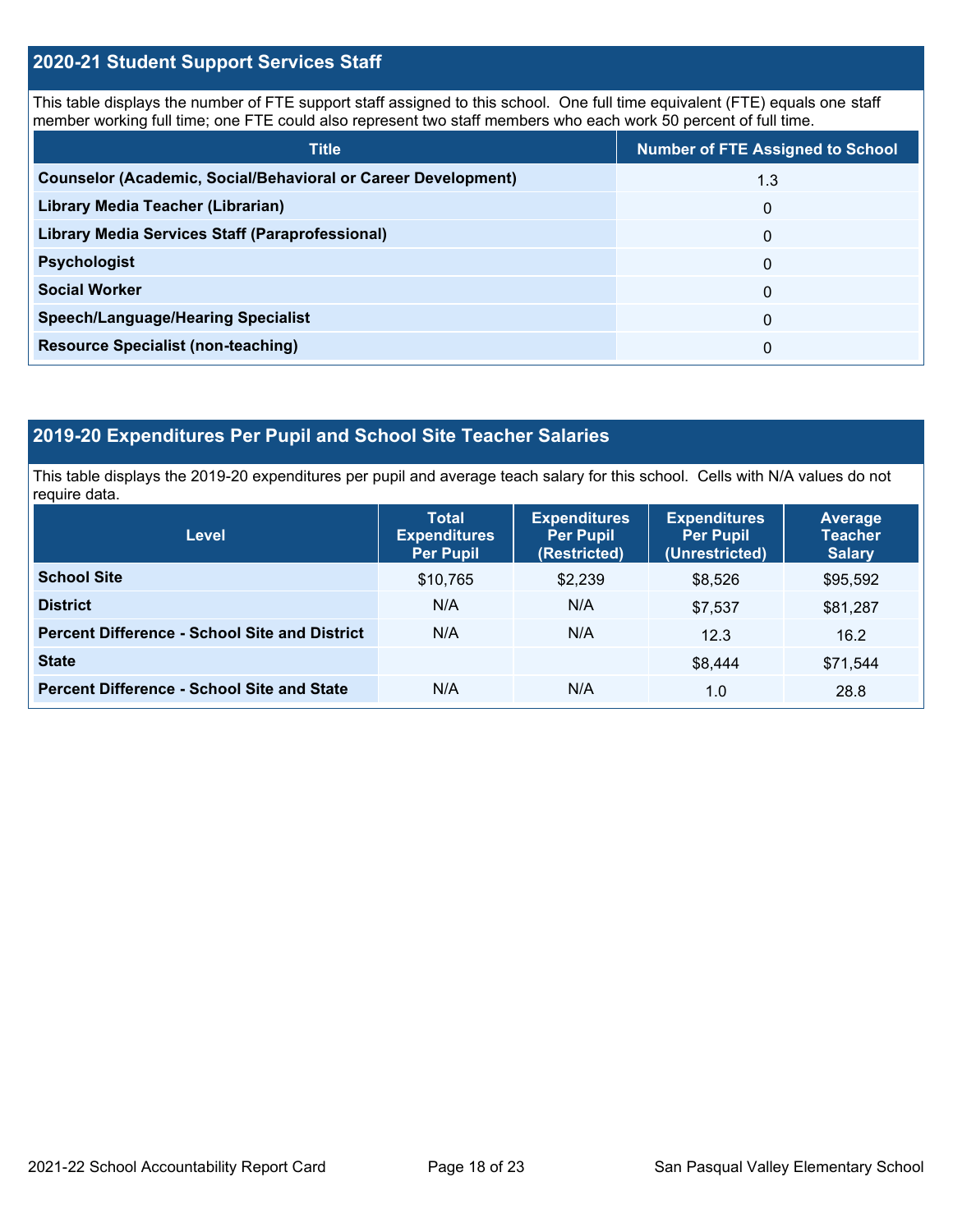### **2020-21 Types of Services Funded**

Based on 2020-21 audited financial statements, San Pasqual Valley Unified School District spent an average of \$17,004 of unrestricted monies to educate each student. The expenditures per pupil table provides a comparison of a school's per pupil funding from unrestricted sources with other schools in the district and throughout the state.

In addition to general fund state funding, San Pasqual Valley Unified School District receives state and federal categorical funding for special programs. During the 2020-21 school year, the district received federal and state aid for the following categorical, special education, and support programs:

- Title I
- Title II Teacher Quality
- Title III LEP
- Title VI REAP
- Title VII Indian Education
- American Indian Early Childhood Education (AIECE)
- Comprehensive Support and Improvement Grant
- Special Education
- **Migrant Education**
- ASES
- Impact Aid
- Lottery
- Carl Perkins
- CARES/ESSER

### **2019-20 Teacher and Administrative Salaries**

This table displays the 2019-20 Teacher and Administrative salaries. For detailed information on salaries, see the CDE Certification Salaries & Benefits web page at [http://www.cde.ca.gov/ds/fd/cs/.](http://www.cde.ca.gov/ds/fd/cs/)

| Category                                             | <b>District</b><br><b>Amount</b> | <b>State Average</b><br>for Districts<br>in Same Category |  |
|------------------------------------------------------|----------------------------------|-----------------------------------------------------------|--|
| <b>Beginning Teacher Salary</b>                      | \$49,798                         | \$45,813                                                  |  |
| <b>Mid-Range Teacher Salary</b>                      | \$73,433                         | \$70,720                                                  |  |
| <b>Highest Teacher Salary</b>                        | \$94,991                         | \$93,973                                                  |  |
| <b>Average Principal Salary (Elementary)</b>         | \$110,268                        | \$111,613                                                 |  |
| <b>Average Principal Salary (Middle)</b>             | \$112,925                        | \$119,477                                                 |  |
| <b>Average Principal Salary (High)</b>               | \$112,925                        | \$120,270                                                 |  |
| <b>Superintendent Salary</b>                         | \$171,093                        | \$150,704                                                 |  |
| <b>Percent of Budget for Teacher Salaries</b>        | 29%                              | 29%                                                       |  |
| <b>Percent of Budget for Administrative Salaries</b> | 5%                               | 6%                                                        |  |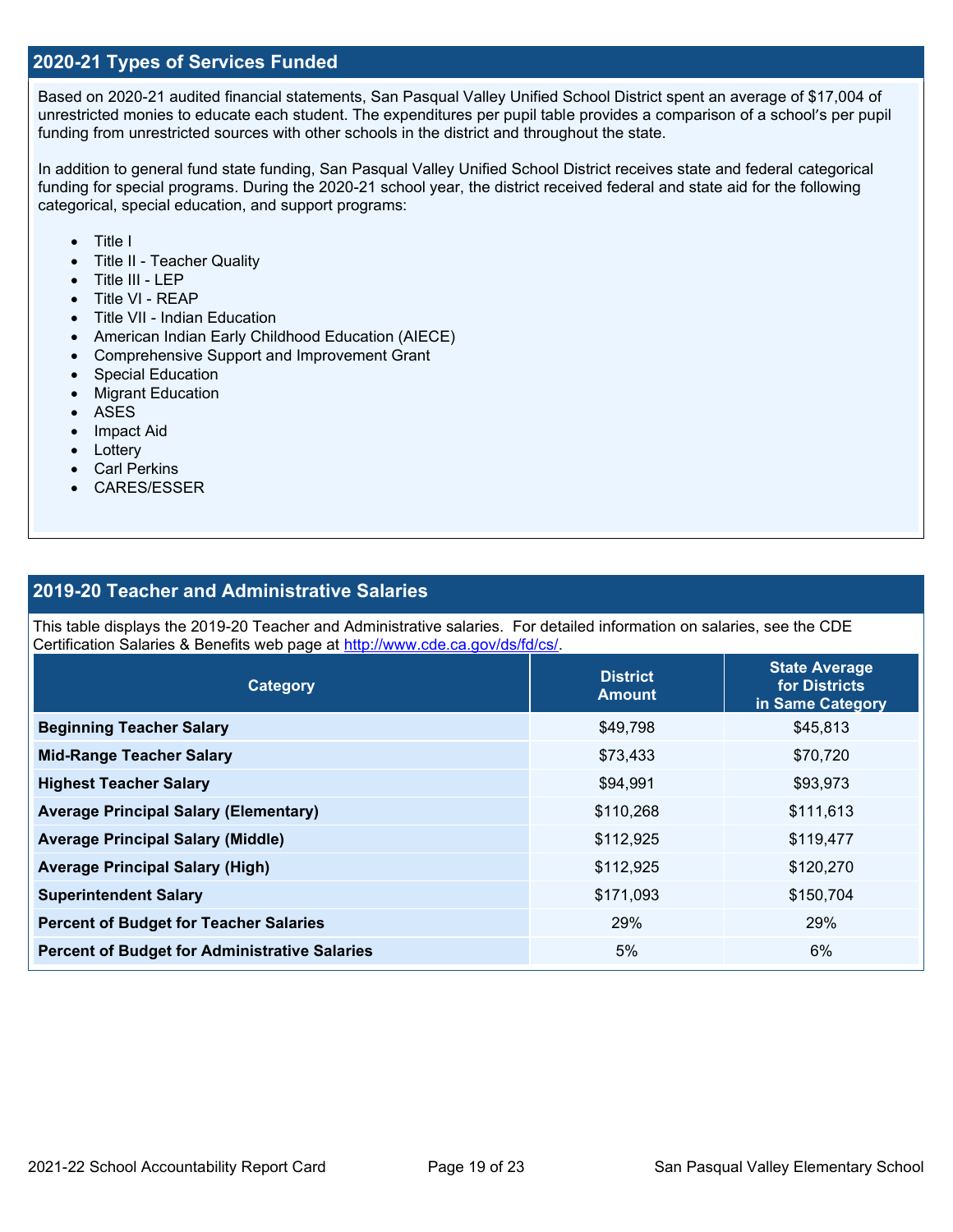### **Professional Development**

A constructive evaluation process promotes quality instruction and is a fundamental element in a sound educational program. Evaluations and formal observations are designed to encourage common goals and to comply with the state's evaluation criteria and district policies. First and second year teachers are evaluated twice a year; teachers in their third and on are evaluated annually. Evaluations are conducted by the principal who is trained and certified for competency to perform teacher evaluations. Evaluation criteria includes:

- Engaging and Supporting All Students in Learning
- Understanding and Organizing Subject Matter for Student Learning aligned to the Common Core Standards
- Assessing Student Learning
- Creating and Maintaining Effective Environments for Student Learning
- Planning Instruction and Designing Learning Experiences for All Students aligned to the Common Core Standards
- Developing as a Professional Educator

The district schedules staff development days annually. Additional opportunities for professional development are made available to support instructional programs in accordance with school plans and the California Common Core State Standards.

### SPVUSD PROFESSIONAL DEVELOPMENT

SPVES staff attends outstanding professional development days provided by the Imperial County Office of Education.

Professional development includes, but not limited to:

- How Do We Use Data Effectively and Routinely?
- Make data informed decisions to target and accelerate student learning.
- Articulate current philosophy about assessment and its uses.
- Take inventory of current assessment practices both academic and behavioral.
- Evaluate their assessments and how they impact student outcomes.
- Consider equitable practices in assessment.
- Social and Emotional Learning (SEL) for Adults.
- SPVES learns multiple considerations and strategies to help us manage stress and develop habits of self-care to keep us emotionally strong through distance learning and beyond.
- App Smash.
- SPVES learns fresh ideas on how to combine various technology tools to meet the needs of ALL STUDENTS during asynchronous and synchronous instruction.
- Google Classroom.
- SPVES learns various features of Google Classroom. The session focused on a wide range from basic settings to creating rubrics, to aide in our grading and feedback for students.

San Pasqual Valley Unified School District offers support to new and veteran teachers through the Beginning Teacher Support and Assistance (BTSA) program. The program is designed to improve the education provided to all students by increasing teacher effectiveness.

This table displays the number of school days dedicated to staff development and continuous improvement.

| Subiect                                                                         |    | 2019-20 2020-21 2021-22 |
|---------------------------------------------------------------------------------|----|-------------------------|
| Number of school days dedicated to Staff Development and Continuous Improvement | 10 | 10                      |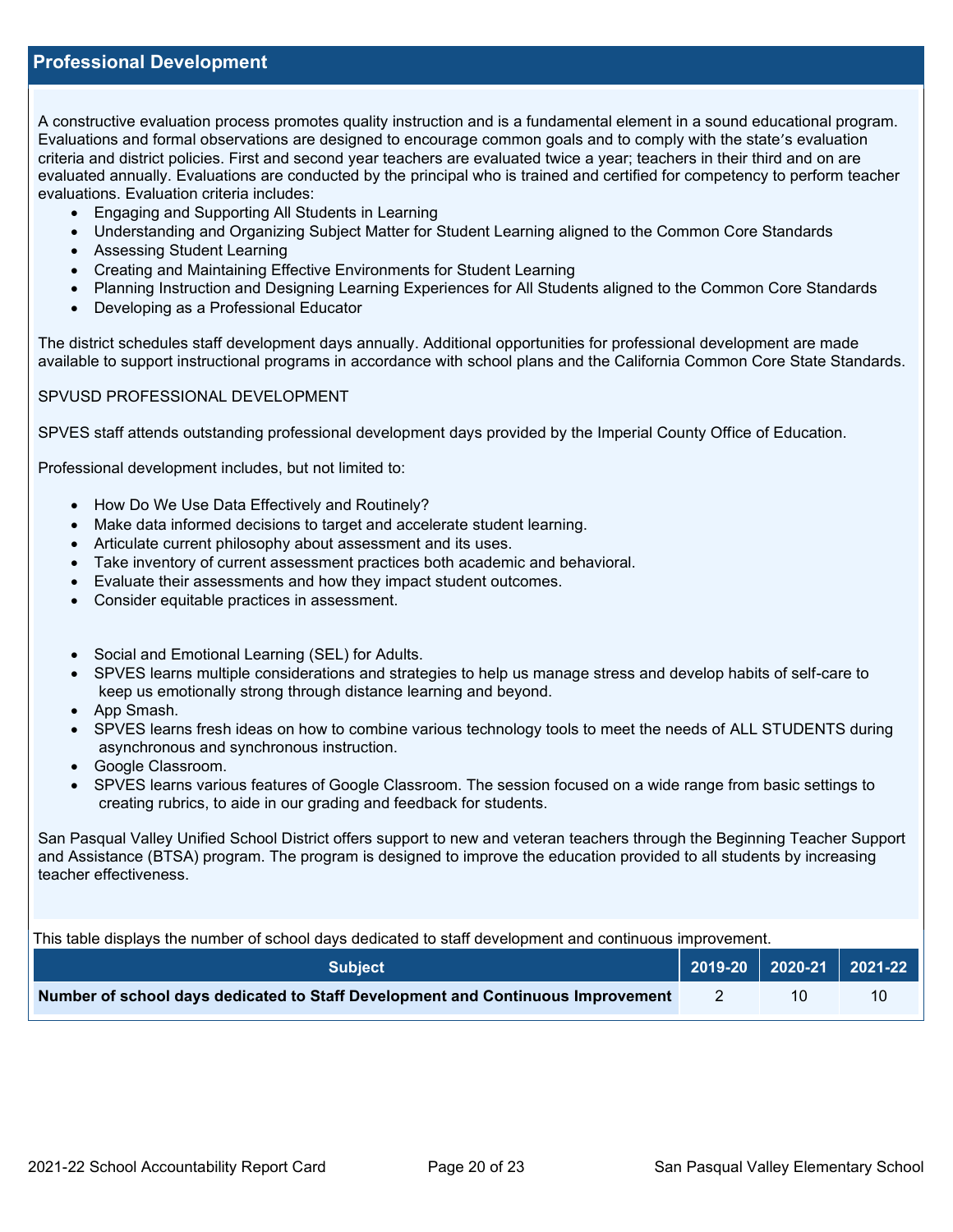# **San Pasqual Valley Unified 2020-21 Local Accountability Report Card (LARC) Addendum**

## **Local Accountability Report Card (LARC) Addendum**

**2020-21 Local Accountability Report Card (LARC) Addendum Overview**



On July 14, 2021, the California State Board of Education (SBE) determined that the California Department of Education (CDE) will use the SARC as the mechanism to conduct a one-time data collection of the LEA-level aggregate test results of all school's local assessments administered during the 2020–2021 school year in order to meet the federal Every Students Succeeds Act (ESSA) reporting requirement for the Local Educational Agency Accountability Report Cards (LARCs).

Each local educational agency (LEA) is responsible for preparing and posting their annual LARC in accordance with the federal ESSA. As a courtesy, the CDE prepares and posts the LARCs on behalf of all LEAs.

Only for the 2020–2021 school year and the 2020–2021 LARCs, LEAs are required to report their aggregate local assessments test results at the LEA-level to the CDE by populating the tables below via the SARC. These data will be used to meet the LEAs' federal requirement for their LARCs. Note that it is the responsibility of the school and LEA to ensure that all student privacy and suppression rules are in place when reporting data in Tables 3 and 4 in the Addendum, as applicable.

The tables below are not part of the SBE approved 2020–2021 SARC template but rather are the mechanism by which these required data will be collected from LEAs.

For purposes of the LARC and the following tables, an LEA is defined as a school district, a county office of education, or a direct funded charter school.

| 2021-22 District Contact Information |                            |  |  |  |
|--------------------------------------|----------------------------|--|--|--|
| <b>District Name</b>                 | San Pasqual Valley Unified |  |  |  |
| <b>Phone Number</b>                  | 760.572.0222               |  |  |  |
| Superintendent                       | Dr. Katrina Leon           |  |  |  |
| <b>Email Address</b>                 | kleon@spvusd.org           |  |  |  |
| <b>District Website Address</b>      | www.spvusd.org             |  |  |  |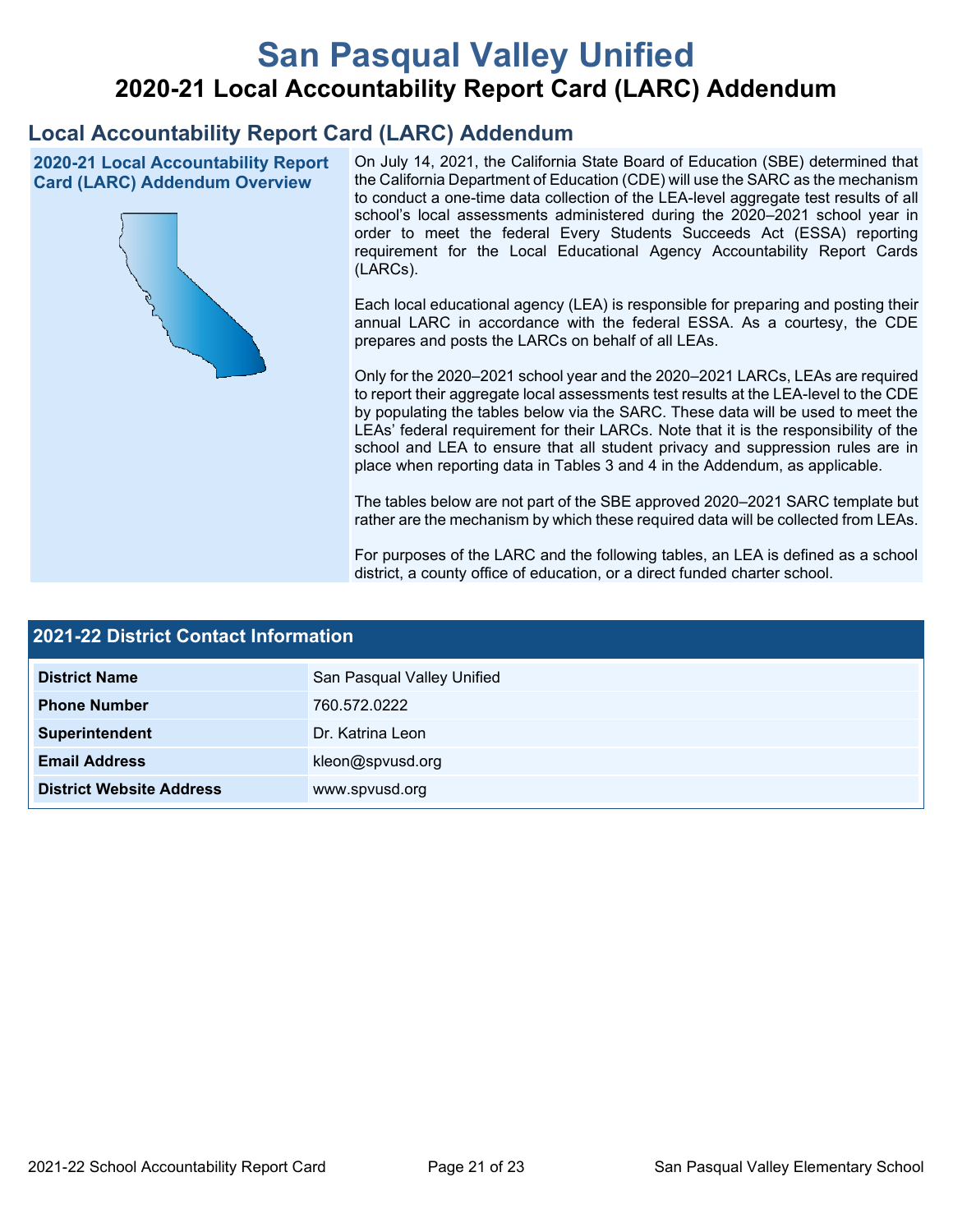## **2020-21 CAASPP Test Results in ELA by Student Group**

This table displays CAASPP test results in ELA by student group for students grades three through eight and grade eleven taking and completing a state-administered assessment. The CDE will populate this table for schools in cases where the school administered the CAASPP assessment. In cases where the school administered a local assessment instead of CAASPP, the CDE will populate this table with "NT" values, meaning this school did not test students using the CAASPP. See the local assessment(s) table for more information.

| <b>CAASPP</b><br><b>Student Groups</b>               | <b>CAASPP</b><br><b>Total</b><br><b>Enrollment</b> | <b>CAASPP</b><br><b>Number</b><br><b>Tested</b> | <b>CAASPP</b><br><b>Percent</b><br><b>Tested</b> | <b>CAASPP</b><br><b>Percent</b><br><b>Not Tested</b> | <b>CAASPP</b><br><b>Percent</b><br><b>Met or</b><br><b>Exceeded</b> |
|------------------------------------------------------|----------------------------------------------------|-------------------------------------------------|--------------------------------------------------|------------------------------------------------------|---------------------------------------------------------------------|
| <b>All Students</b>                                  | 357                                                | 274                                             | 76.75                                            | 23.25                                                | 15.99                                                               |
| <b>Female</b>                                        | 187                                                | 140                                             | 74.87                                            | 25.13                                                | 18.71                                                               |
| <b>Male</b>                                          | 170                                                | 134                                             | 78.82                                            | 21.18                                                | 13.08                                                               |
| American Indian or Alaska Native                     | 185                                                | 148                                             | 80.00                                            | 20.00                                                | 12.50                                                               |
| <b>Asian</b>                                         | $\mathbf{0}$                                       | $\pmb{0}$                                       | 0                                                | $\Omega$                                             | 0                                                                   |
| <b>Black or African American</b>                     | --                                                 | $\overline{\phantom{m}}$                        | --                                               | $\overline{\phantom{a}}$                             | --                                                                  |
| <b>Filipino</b>                                      | $\Omega$                                           | $\mathbf 0$                                     | $\Omega$                                         | $\overline{0}$                                       | $\mathbf{0}$                                                        |
| <b>Hispanic or Latino</b>                            | 145                                                | 111                                             | 76.55                                            | 23.45                                                | 20.91                                                               |
| Native Hawaiian or Pacific Islander                  | $\Omega$                                           | $\mathbf 0$                                     | $\Omega$                                         | $\overline{0}$                                       | 0                                                                   |
| <b>Two or More Races</b>                             | 13                                                 | 5                                               | 38.46                                            | 61.54                                                | --                                                                  |
| <b>White</b>                                         | $\overline{\phantom{a}}$                           | $\overline{\phantom{m}}$                        | --                                               | --                                                   | --                                                                  |
| <b>English Learners</b>                              | 80                                                 | 60                                              | 75.00                                            | 25.00                                                | 6.78                                                                |
| <b>Foster Youth</b>                                  | --                                                 | $\overline{\phantom{a}}$                        |                                                  |                                                      |                                                                     |
| <b>Homeless</b>                                      | 18                                                 | 8                                               | 44.44                                            | 55.56                                                | --                                                                  |
| <b>Military</b>                                      | $\mathbf 0$                                        | $\pmb{0}$                                       | $\mathbf 0$                                      | $\mathbf 0$                                          | $\mathbf 0$                                                         |
| <b>Socioeconomically Disadvantaged</b>               | 239                                                | 191                                             | 79.92                                            | 20.08                                                | 13.37                                                               |
| <b>Students Receiving Migrant Education Services</b> | 12                                                 | 11                                              | 91.67                                            | 8.33                                                 | 30.00                                                               |
| <b>Students with Disabilities</b>                    | 74                                                 | 56                                              | 75.68                                            | 24.32                                                | 3.70                                                                |